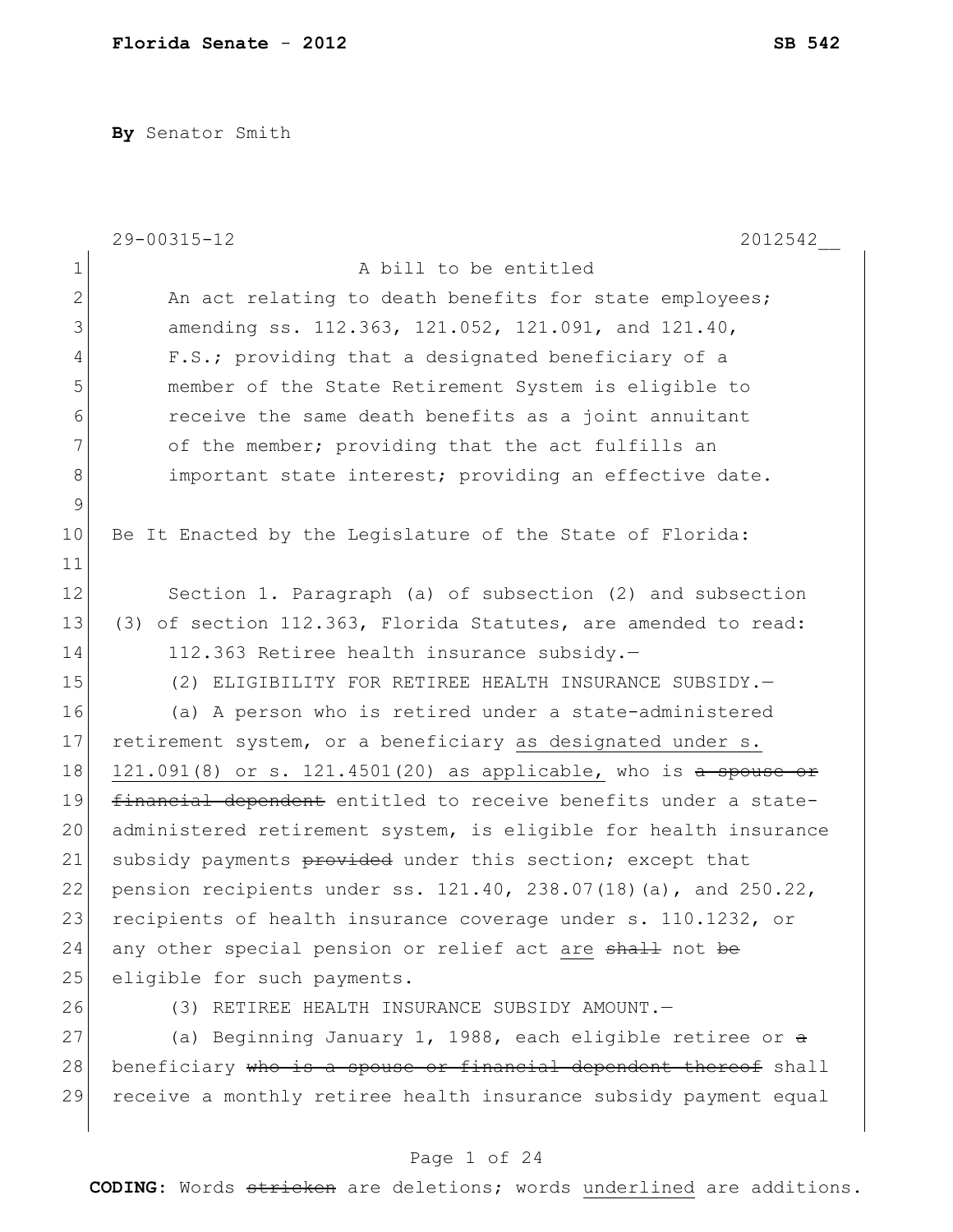29-00315-12 2012542\_\_ 30 to the number of years of creditable service, as defined in s. 31 121.021 $(17)$ , completed at the time of retirement multiplied by  $32$  \$1; however, a no retiree or beneficiary may not receive a 33 subsidy payment of more than \$30 or less than \$10. 34 (b) Beginning January 1, 1989, each eligible retiree or  $a$ 35 beneficiary who is a spouse or financial dependent shall receive 36 a monthly retiree health insurance subsidy payment equal to the 37 | number of years of creditable service, as defined in s. 38 121.021 $(17)$ , completed at the time of retirement multiplied by  $39 \mid 2$ ; however, a <del>no</del> retiree or beneficiary may not receive a 40 subsidy payment of more than \$60 or less than \$20. 41 (c) Beginning January 1, 1991, each eligible retiree or a 42 beneficiary who is a spouse or financial dependent shall receive 43 a monthly retiree health insurance subsidy payment equal to the 44 number of years of creditable service, as defined in s. 45 121.021 $(17)$ , completed at the time of retirement multiplied by 46 \$3; however, a no retiree or beneficiary may not receive a 47 subsidy payment of more than \$90 or less than \$30. 48 (d) Beginning January 1, 1999, each eligible retiree or 49 beneficiary, or if the retiree is deceased, his or her 50 beneficiary who is receiving a monthly benefit from such  $51$  retiree's account and who is a spouse, or a person who meets the  $52$  definition of joint annuitant in s.  $121.021(28)$ , shall receive a 53 monthly retiree health insurance subsidy payment equal to the 54 number of years of creditable service, as defined in s. 55 121.021 $(17)$ , completed at the time of retirement multiplied by 56 \$5; however, a no cligible retiree or such beneficiary may not 57 receive a subsidy payment of more than \$150 or less than \$50. If 58 there are multiple beneficiaries, the total payment must not be

#### Page 2 of 24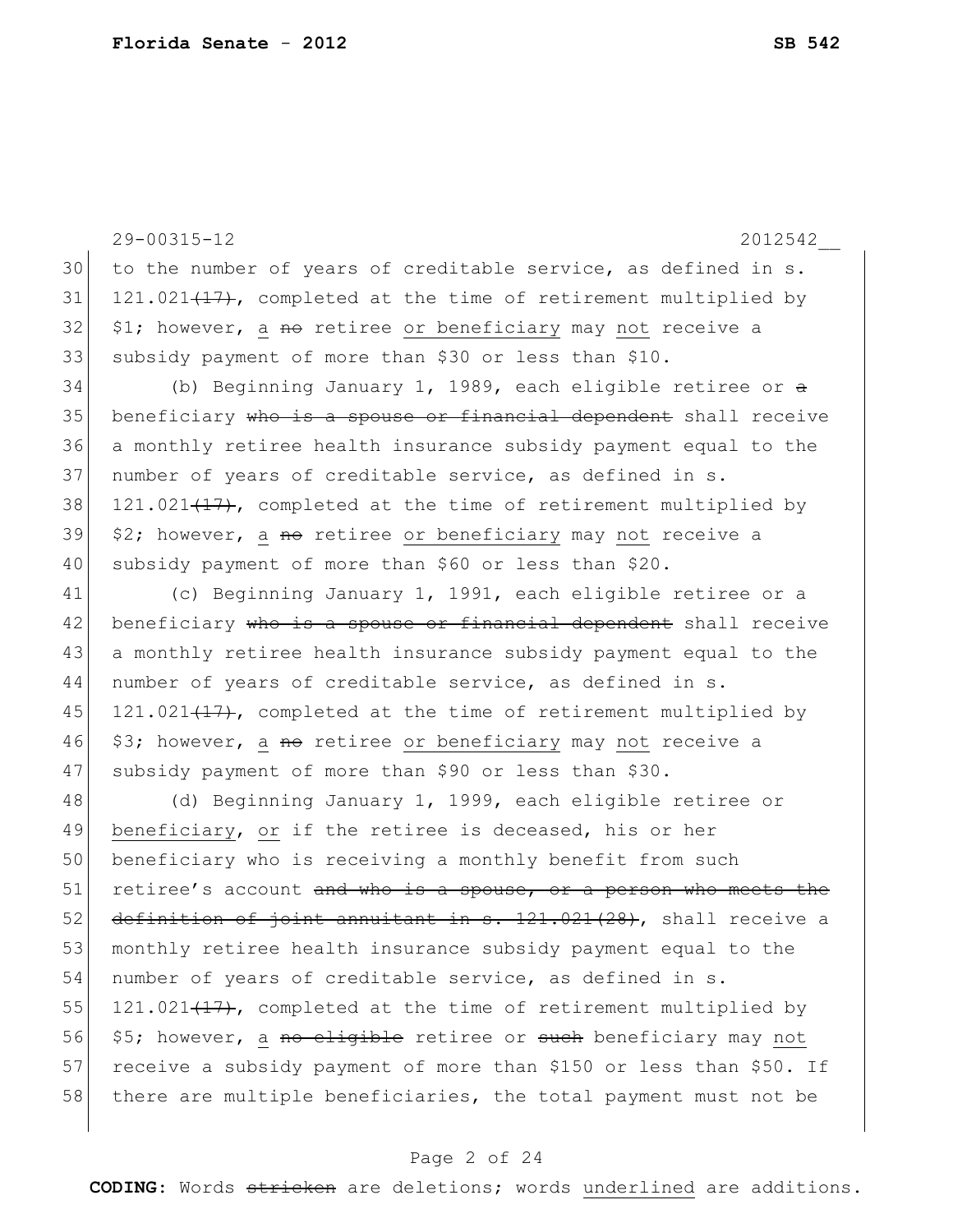29-00315-12 2012542\_\_ 59 greater than the payment to which the retiree was entitled. 60 (e)1. Beginning July 1, 2001, each eligible retiree of the 61 pension plan of the Florida Retirement System, or, if the 62 retiree is deceased, his or her beneficiary who is receiving a 63 monthly benefit from such retiree's account and who is a spouse,  $64$  or a person who meets the definition of joint annuitant in s. 65  $121.021$ , shall receive a monthly retiree health insurance 66 subsidy payment equal to the number of years of creditable 67 service, as defined in s.  $121.021$ , completed at the time of 68 retirement multiplied by \$5; however, a no eligible retiree or 69 beneficiary may not receive a subsidy payment of more than \$150 70 or less than \$30. If there are multiple beneficiaries, the total 71 payment may not be greater than the payment to which the retiree 72 was entitled. The health insurance subsidy amount payable to any 73 person receiving the retiree health insurance subsidy payment on 74 July 1, 2001, may not be reduced solely by operation of this 75 subparagraph.

76 2. Beginning July 1, 2002, each eligible member of the 77 investment plan of the Florida Retirement System who has met the 78 requirements of this section, or, if the member is deceased, his 79 or her spouse who is the member's designated beneficiary, shall 80 receive a monthly retiree health insurance subsidy payment equal 81 to the number of years of creditable service, as provided in 82 this subparagraph, completed at the time of retirement, 83 multiplied by \$5; however, an eligible retiree or beneficiary 84 may not receive a subsidy payment of more than \$150 or less than 85 \$30. For purposes of determining a member's creditable service 86 used to calculate the health insurance subsidy, a member's years 87 of service credit or fraction thereof shall be based on the

# Page 3 of 24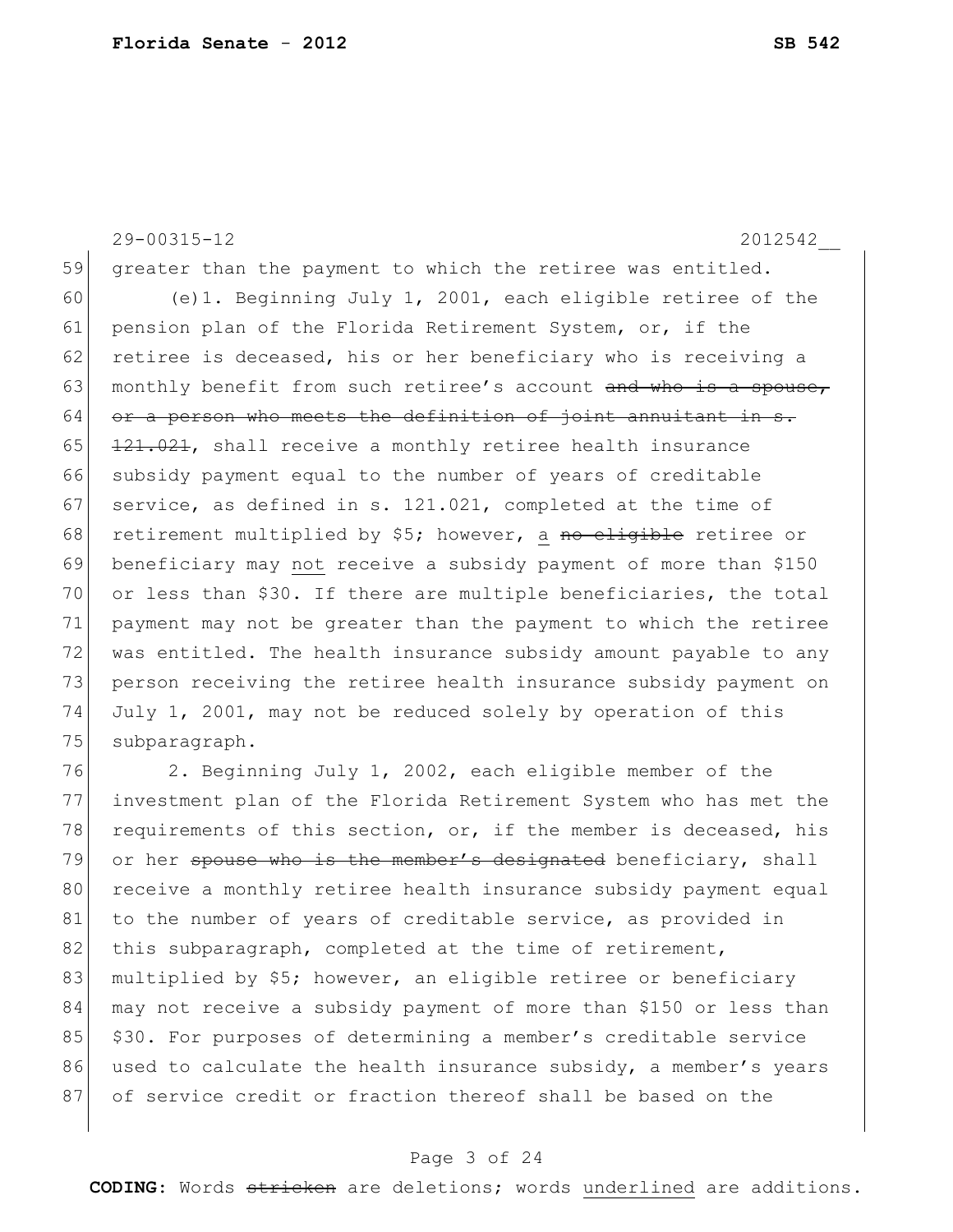|     | 29-00315-12<br>2012542                                           |
|-----|------------------------------------------------------------------|
| 88  | member's work year as defined in s. 121.021 (54). Credit must be |
| 89  | awarded for a full work year if health insurance subsidy         |
| 90  | contributions have been made for each month in the member's work |
| 91  | year. In addition, all years of creditable service retained      |
| 92  | under the Florida Retirement System Pension Plan must be         |
| 93  | included as creditable service for purposes of this section.     |
| 94  | Notwithstanding any other provision in this section, the spouse  |
| 95  | at the time of death is the member's beneficiary unless such     |
| 96  | member has designated a different beneficiary subsequent to the  |
| 97  | member's most recent marriage.                                   |
| 98  | Section 2. Paragraph (c) of subsection (12) of section           |
| 99  | 121.052, Florida Statutes, is amended to read:                   |
| 100 | 121.052 Membership class of elected officers.-                   |
| 101 | $(12)$ BENEFITS.-                                                |
| 102 | (c) The benefit provisions of s. $121.091(7)$ , relating to      |
| 103 | death benefits, shall apply to members of the Elected Officers'  |
| 104 | Class and shall be construed in such manner as to make them      |
| 105 | compatible with the provisions of this section, except that:     |
| 106 | 1. If an any elected official dies in office who would have      |
| 107 | been vested under the Elected Officers' Class, any other class   |
| 108 | of the Florida Retirement System, or any other state-            |
| 109 | administered retirement system, if the official had lived to     |
| 110 | complete his or her term of office, the official's beneficiary   |
| 111 | spouse may elect to leave the official's retirement              |
| 112 | contributions in the retirement trust fund and pay into the said |
| 113 | fund any required contributions that which would have been paid  |
| 114 | by the officer or the employer had the officer lived to complete |
| 115 | the term of office.                                              |
| 116 | 2. If a deceased member's beneficiary surviving spouse as        |
|     |                                                                  |

# Page 4 of 24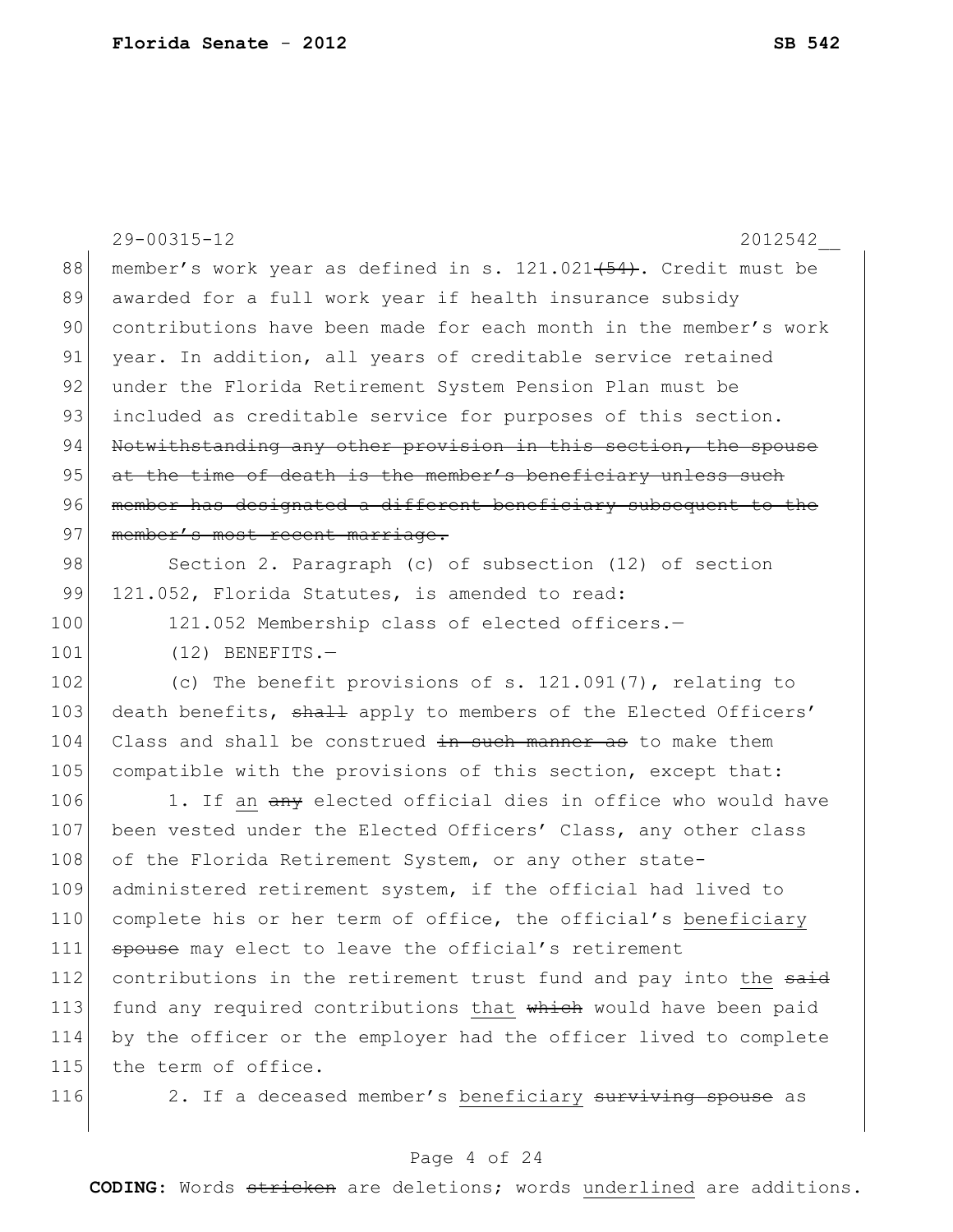29-00315-12 2012542\_\_ 117 described in subparagraph 1. previously received a refund of the 118 member's contributions made to the retirement trust fund, the 119 beneficiary surviving spouse may pay into the retirement trust 120 fund an amount equal to the deceased member's contributions 121 previously refunded, together with interest at 4 percent 122 compounded annually on the amount of such refunded contributions 123 from the date of refund until July 1, 1975, and at 6.5 percent 124 compounded annually thereafter to the date of payment, plus such 125 additional contributions as may be required under subparagraph 126 1., in order to become vested, as applicable. 127 128 Upon conclusion of the term of office to which the deceased 129 officer was elected, a beneficiary spouse who pays into the 130 retirement trust fund such additional or refunded contributions, 131 plus interest, is shall be eligible to receive a monthly benefit 132 in the same manner as a beneficiary the surviving spouse of a 133 member who dies after accumulating the required number of years 134 of creditable service as described herein. 135 Section 3. Subsections  $(6)$ ,  $(7)$ ,  $(8)$ ,  $(11)$ , and  $(12)$ , and 136 paragraphs (c) and (d) of subsection (13) of section 121.091, 137 Florida Statutes, are amended to read: 138 121.091 Benefits payable under the system.—Benefits may not 139 be paid under this section unless the member has terminated 140 employment as provided in s. 121.021(39) (a) or begun

141 participation in the Deferred Retirement Option Program as 142 provided in subsection (13), and a proper application has been 143 filed in the manner prescribed by the department. The department 144 may cancel an application for retirement benefits when the 145 member or beneficiary fails to timely provide the information

# Page 5 of 24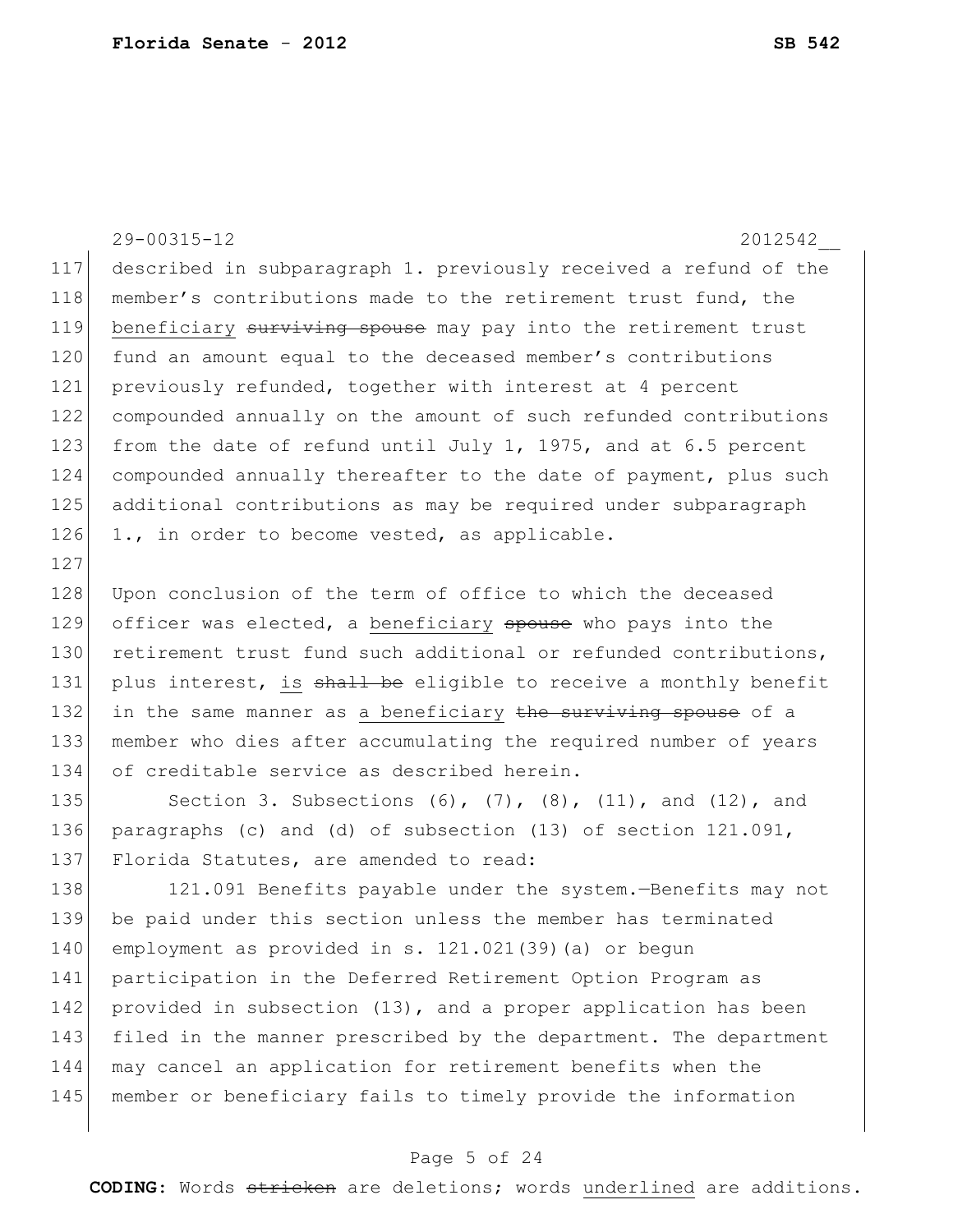29-00315-12 2012542\_\_ 146 and documents required by this chapter and the department's 147 rules. The department shall adopt rules establishing procedures 148 for application for retirement benefits and for the cancellation 149 of such application when the required information or documents 150 are not received. 151 (6) OPTIONAL FORMS OF RETIREMENT BENEFITS AND DISABILITY 152 RETIREMENT BENEFITS.-153 (a) Prior to the receipt of the first monthly retirement 154 payment, a member shall elect to receive the retirement benefits 155 to which he or she is entitled under subsection  $(1)$ , subsection 156 (2), subsection (3), or subsection (4) in accordance with one of 157 the following options: 158 1. The maximum retirement benefit payable to the member 159 during his or her lifetime. 160 2. A decreased retirement benefit payable to the member 161 during his or her lifetime and, in the event of his or her death 162 within a period of 10 years after retirement, the same monthly 163 amount payable for the balance of such 10-year period to his or 164 her beneficiary as provided under or, in case the beneficiary is 165 deceased, in accordance with subsection (8) as though no 166 beneficiary had been named. 167 3. A decreased retirement benefit payable during the joint 168 lifetime of both the member and beneficiary his or her joint 169 annuitant and which, after the death of either, continues shall 170 continue during the lifetime of the survivor in the same amount, 171 subject to the provisions of subsection (12). 172 4. A decreased retirement benefit payable during the joint 173 lifetime of the member and his or her beneficiary joint 174 annuitant and which, after the death of either, continues shall

# Page 6 of 24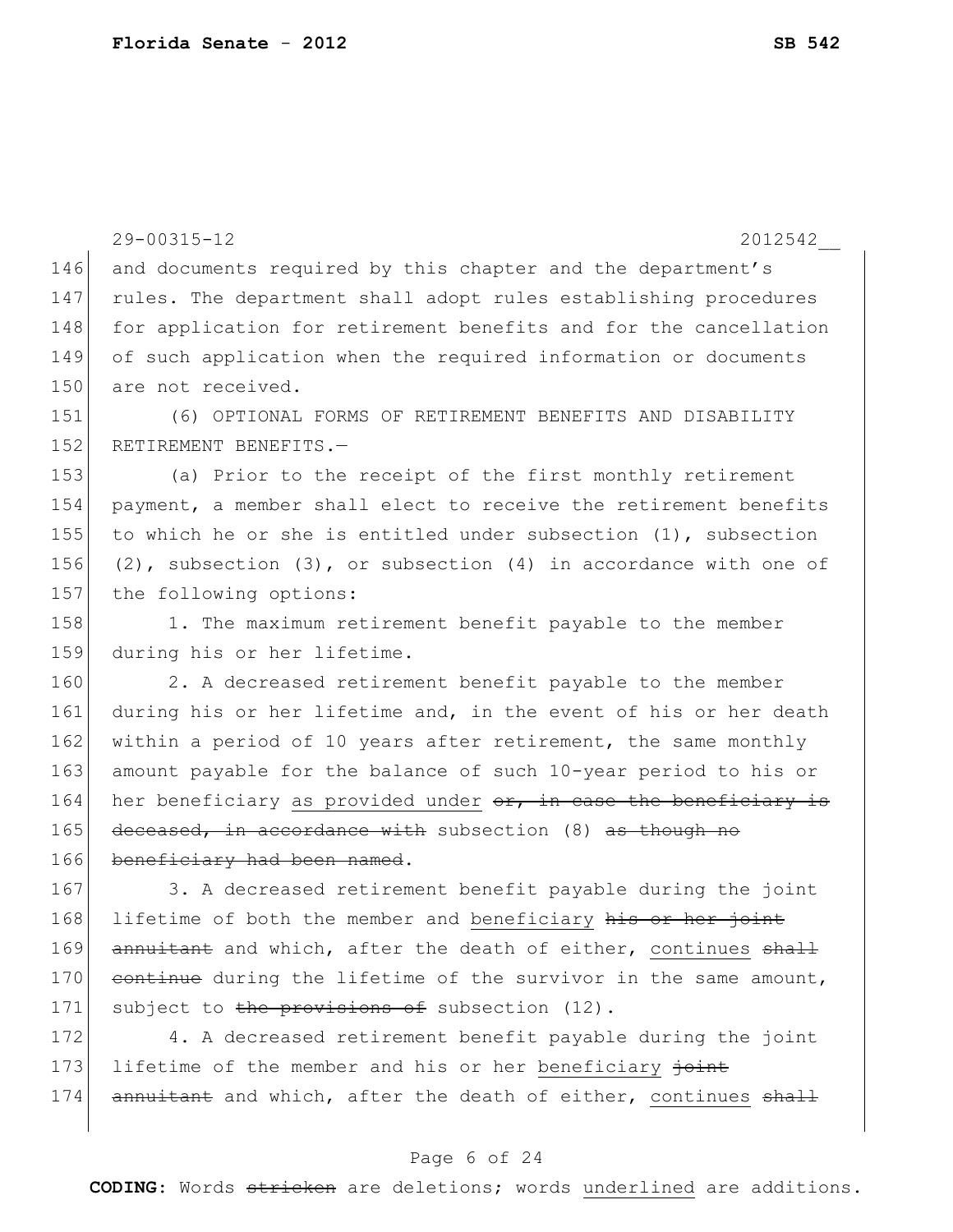|     | 29-00315-12<br>2012542                                             |
|-----|--------------------------------------------------------------------|
| 175 | continue during the lifetime of the survivor in an amount equal    |
| 176 | to 66 2/3 percent of the amount that was payable during the        |
| 177 | joint lifetime of the member and his or her beneficiary joint      |
| 178 | annuitant, subject to the provisions of subsection (12).           |
| 179 |                                                                    |
| 180 | The beneficiary spouse of a any member who elects to receive the   |
| 181 | benefit provided under subparagraph 1. or subparagraph 2. must     |
| 182 | shall be notified of and shall acknowledge any such election.      |
| 183 | The division shall establish by rule a method for selecting the    |
| 184 | appropriate actuarial factor for optional forms of benefits        |
| 185 | selected under subparagraphs 3. and 4., based on the age of the    |
| 186 | member and the beneficiary joint annuitant.                        |
| 187 | (b) The benefit payable under any option under paragraph           |
| 188 | (a) is stated above shall be the actuarial equivalent, based on    |
| 189 | tables adopted by the administrator for this purpose, of the       |
| 190 | amount to which the member was otherwise entitled.                 |
| 191 | (c) A member who elects the option in subparagraph $(a) 2$ .       |
| 192 | shall, in accordance with subsection $(8)$ , designate one or more |
| 193 | beneficiaries persons to receive the benefits payable in the       |
| 194 | event of his or her death. Such persons shall be the               |
| 195 | beneficiaries of the member. The member may also designate one     |
| 196 | or more contingent beneficiaries to receive any benefits           |
| 197 | remaining upon the death of the primary beneficiary.               |
| 198 | (d) A member who elects the option in subparagraph (a) 3. or       |
| 199 | subparagraph (a)4. shall, on a form provided for that purpose,     |
| 200 | designate a beneficiary joint annuitant to receive the benefits    |
| 201 | that which continue to be payable upon the death of the member.    |

203 (a)3. or subparagraph (a)4., the following applies shall apply:

202 After benefits have commenced under the option in subparagraph

# Page 7 of 24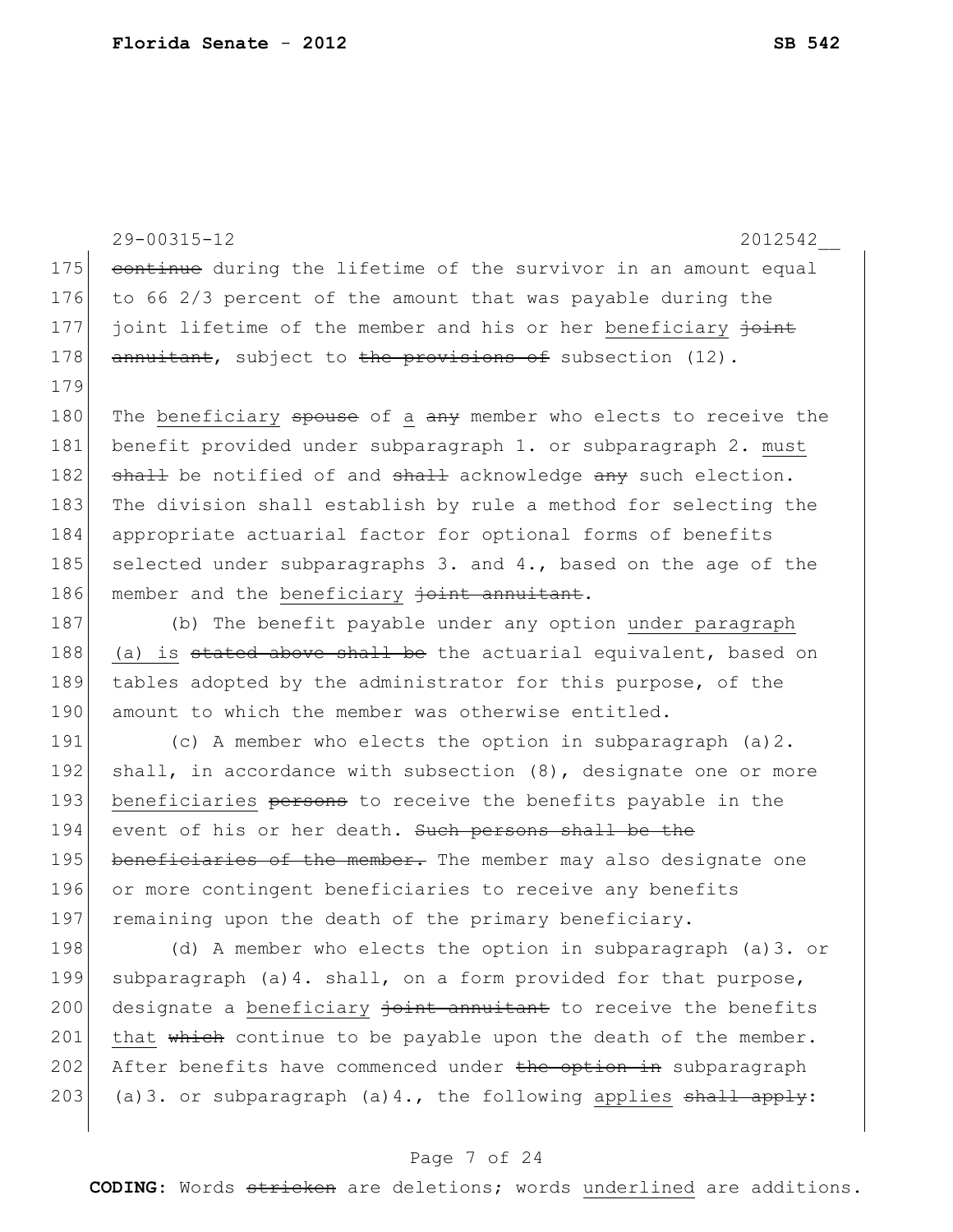29-00315-12 2012542\_\_

204 1. A retired member may change his or her designation of a 205 beneficiary joint annuitant only twice. If the such a retired 206 member desires to change his or her designation  $\theta$  a joint 207 annuitant, he or she shall file with the division a notarized 208 "change of beneficiary joint annuitant" form and shall notify 209 the former beneficiary joint annuitant in writing of such 210 change. Effective the first day of the next month following  $211$  receipt by the division of a completed change of  $\frac{1}{10}$  annuitant 212 form, the division shall adjust the member's monthly benefit by 213 the application of actuarial tables and calculations developed 214 to ensure that the benefit paid is the actuarial equivalent of 215 the present value of the member's current benefit. The consent 216 of a retired member's first designated beneficiary  $\frac{1}{10}$ 217 annuitant to any such change is shall not be required. However,  $218$  if either the member or beneficiary the joint annuitant dies 219 before the effective date of the request for change  $\theta f$  joint 220  $\sqrt{220}$  annuitant, the requested change is shall be void, and survivor 221 benefits, if any, shall be paid as if no request had been made. 222 2. In the event of the dissolution of marriage of a retired

223 member and a spouse who is the designated beneficiary  $\frac{1}{10}$ 224  $\overline{amnu}$  annuitant, such member may make an election to nullify the  $\overline{joint}$ 225 annuitant designation of the former spouse<sub> $\tau$ </sub> unless there is an 226 existing qualified domestic relations order preventing such  $227$  action. The member shall file with the division a written,  $228$  notarized nullification that is which shall be effective on the 229 first day of the next month following receipt by the division. 230 Benefits shall be paid as if the former spouse predeceased the 231 member. A member who makes such an election may not reverse the 232 nullification but may designate a new beneficiary joint

# Page 8 of 24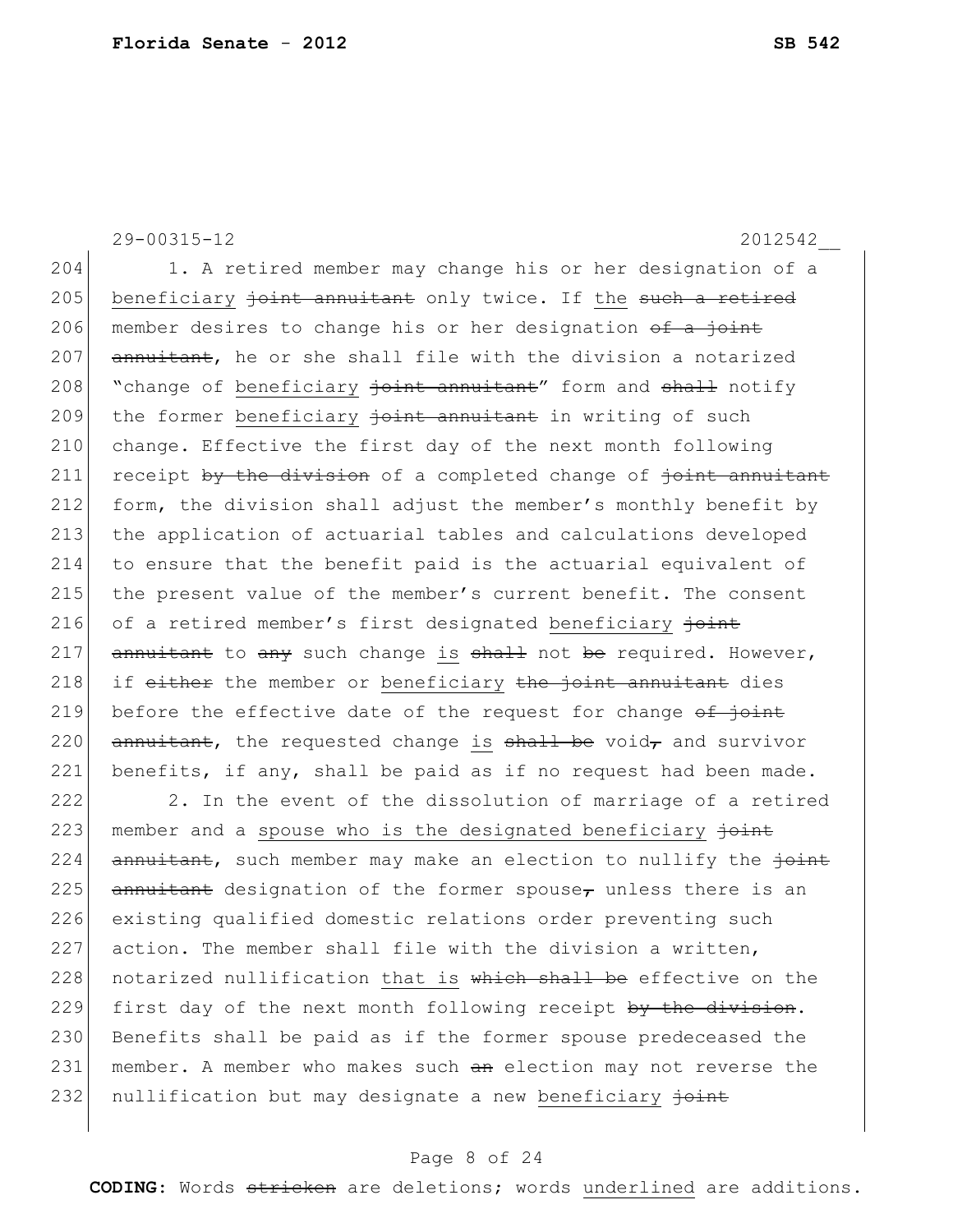29-00315-12 2012542\_\_ 233 annuitant in accordance with subparagraph 1. 234 (e) The election of an option is  $shall$  be null and void if 235 the member dies before the effective date of retirement. 236 (f) A member who elects to receive benefits under the 237 option in subparagraph (a)3. may designate one or more 238 beneficiaries qualified persons, either a spouse or other 239 dependent, as his or her joint annuitant to receive the benefits 240 after the member's death in whatever proportion he or she so  $241$  assigns to each person named as joint annuitant. The division 242 shall adopt appropriate actuarial tables and calculations  $243$  necessary to ensure that the benefit paid is the actuarial 244 equivalent of the benefit to which the member is otherwise 245 entitled under the option in subparagraph  $(a) 1$ .  $246$  (g) Upon the death of a retired member or beneficiary  $247$  receiving monthly benefits under this chapter, the monthly  $248$  benefits shall be paid through the last day of the month of 249 death and shall terminate, or be adjusted, if applicable, as of 250 that date in accordance with the optional form of benefit 251 selected at the time of retirement. 252 (h) The option selected or determined for payment of 253 benefits as provided in this subsection is section shall be 254 final and irrevocable at the time a benefit payment is cashed or 255 deposited or credited to the Deferred Retirement Option Program 256 as provided in subsection (13). 257 (7) DEATH BENEFITS.— 258 (a) If the employment of a member is terminated by reason

259 of his or her death before prior to being vested, except as 260 provided in paragraph (f), there shall be payable to his or her 261 designated beneficiary the member's accumulated contributions

# Page 9 of 24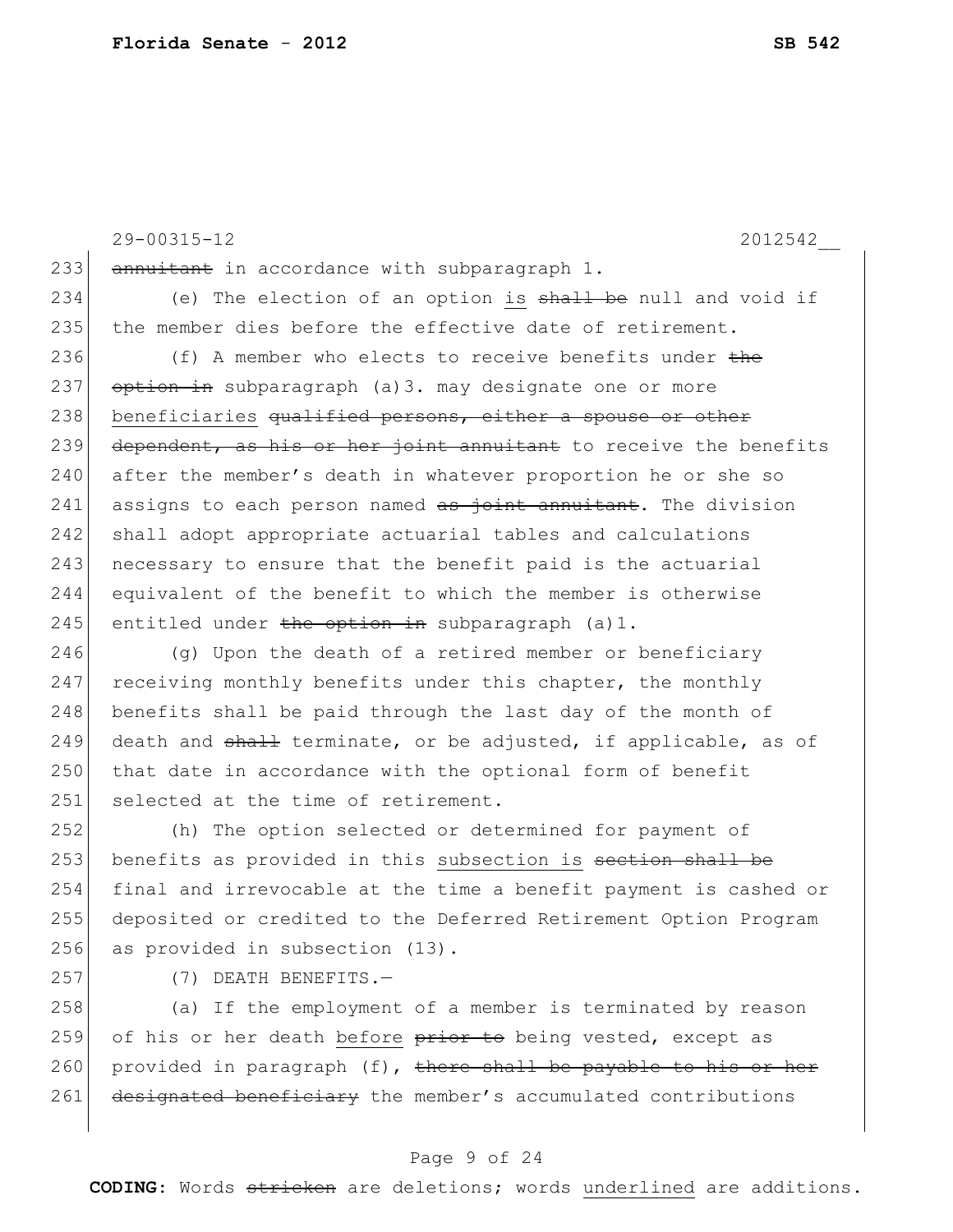29-00315-12 2012542\_\_ 262 shall be paid to his or her beneficiary. 263 (b) If the employment of an active member, who may or may

264 not have applied for retirement, is terminated by reason of his 265 or her death subsequent to becoming vested and before prior to 266 his or her effective date of retirement, if established,  $\pm$ 267 shall be assumed that the member shall be deemed to have retired  $268$  as of the date of death in accordance with subsection (1) if 269 eligible for normal retirement benefits, subsection (2) if 270 eligible for benefits payable for dual normal retirement, or 271 subsection (3) if eligible for early retirement benefits. 272 Benefits payable to the designated beneficiary shall be  $a\overline{a}$  $273$  follows:

 $274$  1. For a beneficiary who qualifies as a joint annuitant, 275 The optional form of payment provided in accordance with 276 subparagraph  $(6)(a)3$ . shall be paid for the joint annuitant's  $277$  lifetime.

 $278$  2. For a beneficiary who does not qualify as a joint  $279$  annuitant, no continuing monthly benefit shall be paid and the 280 beneficiary shall be entitled only to the return of the member's 281 personal contributions. If there is no monetary interest in the 282 | member's retirement account for which such beneficiary is  $283$  eligible, the beneficiary shall be the next named beneficiary 284  $\sigma$ , if no other beneficiary is named, the beneficiary shall be 285 the next eligible beneficiary according to subsection  $(8)$ .

286 (c) If a retiring member dies on or after the effective 287 date of retirement, but before prior to a benefit payment is 288 being cashed,  $\Theta$  deposited, or credited to the Deferred 289 Retirement Option Program, benefits shall be paid to the 290 designated beneficiary as follows:

#### Page 10 of 24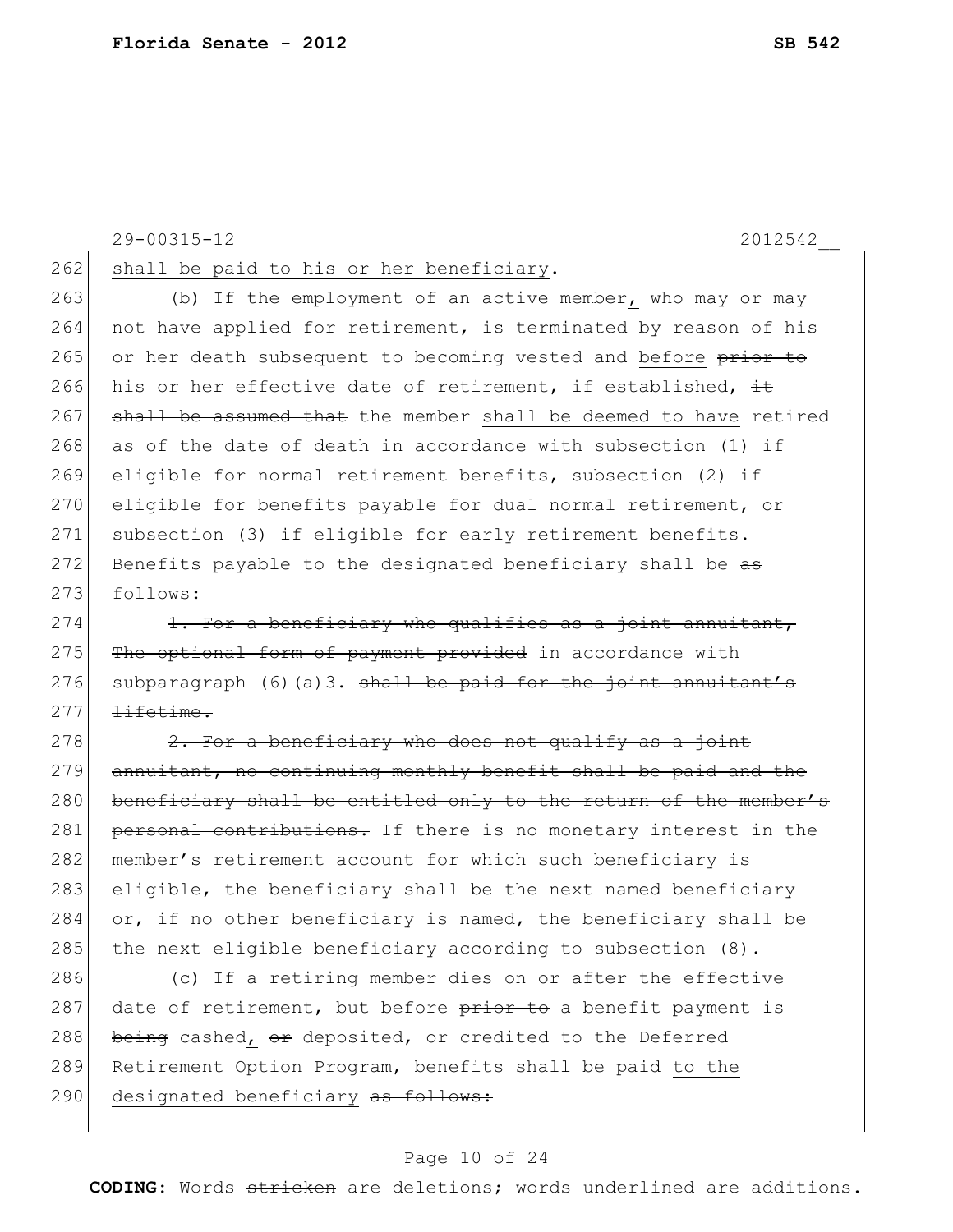|     | 29-00315-12<br>2012542                                                       |
|-----|------------------------------------------------------------------------------|
| 291 | 1. For a designated beneficiary who qualifies as a joint                     |
| 292 | annuitant, benefits shall be paid in the optional form of                    |
| 293 | payment provided in subparagraph (6) (a) 3. for the joint                    |
| 294 | annuitant's lifetime or, if the member chose the optional form               |
| 295 | of payment provided in subparagraph (6)(a)2., the joint                      |
| 296 | annuitant may select the form provided in either subparagraph                |
| 297 | $(6)$ (a) 2. or subparagraph $(6)$ (a) 3.                                    |
| 298 | 2. For a designated beneficiary who does not qualify as a                    |
| 299 | joint annuitant, Any benefits payable shall be paid as provided              |
| 300 | in the option selected by the member; or if the member has not               |
| 301 | selected an option, benefits shall be paid in the optional form              |
| 302 | of payment provided in subparagraph $(6)$ (a) 3. $(6)$ $(4)$ $\frac{1}{2}$ . |
| 303 | (d) Notwithstanding any other provision in this chapter to                   |
| 304 | the contrary, with the exception of the Deferred Retirement                  |
| 305 | Option Program, as provided in subsection (13), if the member is             |
| 306 | killed in the line of duty:                                                  |
| 307 | 1. The surviving spouse of any member killed in the line of                  |
| 308 | duty may receive A monthly pension equal to one-half of the                  |
| 309 | monthly salary being received by the member at the time of death             |
| 310 | for the rest of the surviving spouse's lifetime or, if the                   |
| 311 | member was vested, such surviving spouse may elect to receive a              |
| 312 | benefit as provided in paragraph (b). Benefits provided by this              |
| 313 | paragraph shall supersede any other distribution that may have               |
| 314 | been provided by the member's designation of beneficiary.                    |
| 315 | 2. If the surviving spouse of a member killed in the line                    |
| 316 | of duty dies, the monthly payments which would have been payable             |
| 317 | to such surviving spouse had such surviving spouse lived shall               |
| 318 | be paid for the use and benefit of such member's child or                    |
| 319 | children under 18 years of age and unmarried until the 18th                  |
|     |                                                                              |

# Page 11 of 24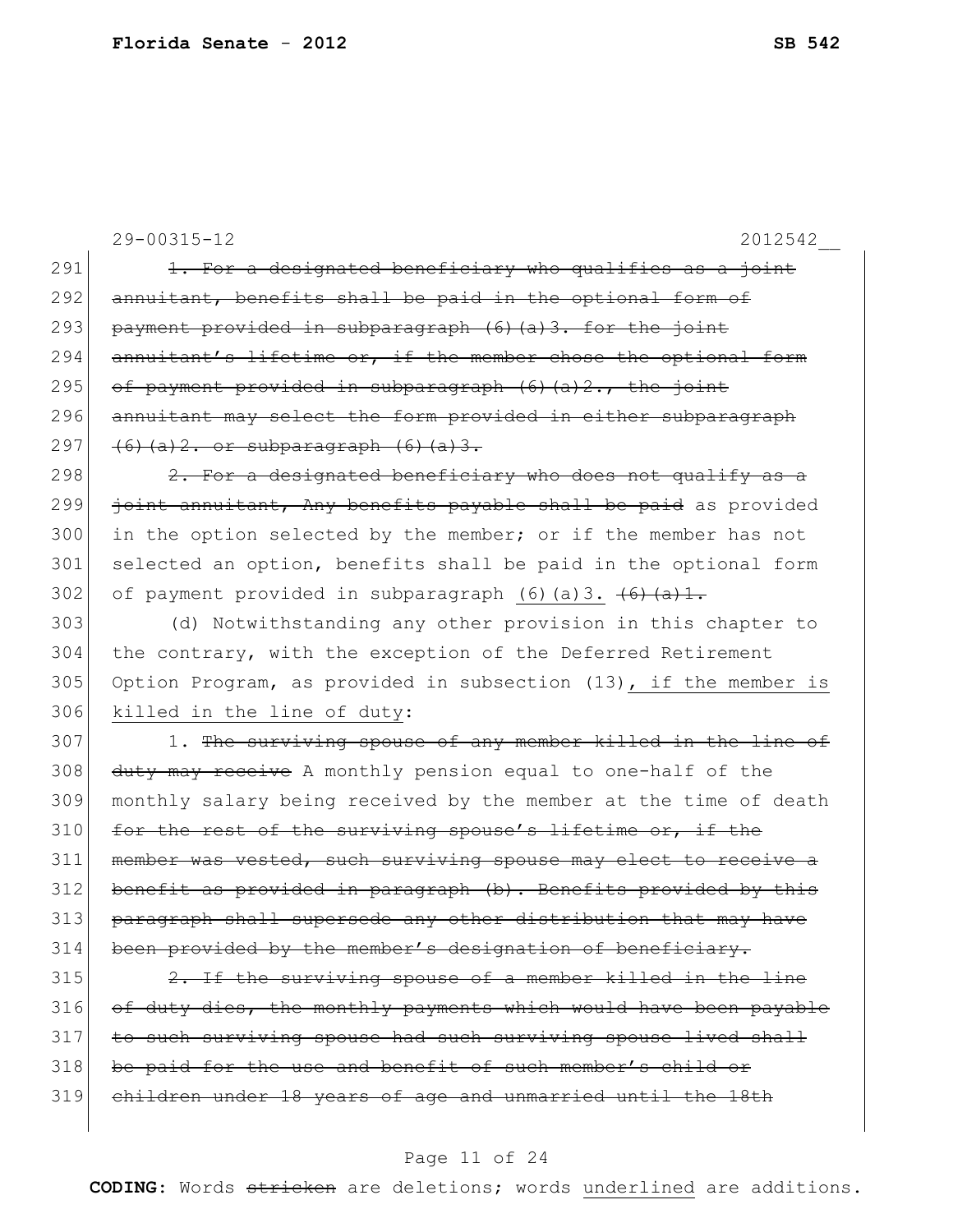|     | 29-00315-12<br>2012542                                           |
|-----|------------------------------------------------------------------|
| 320 | birthday of the member's youngest child.                         |
| 321 | 3. If a member killed in the line of duty leaves no              |
| 322 | surviving spouse but is survived by a child or children under 18 |
| 323 | years of age, the benefits provided by subparagraph 1., normally |
| 324 | payable to a surviving spouse, shall be paid for the use and     |
| 325 | benefit of such member's child or children under 18 years of age |
| 326 | and unmarried until the 18th birthday of the member's youngest   |
| 327 | child. Benefits provided by this paragraph supersede any other   |
| 328 | distribution that may have been provided by the member's         |
| 329 | designation of a beneficiary.                                    |
| 330 | 2. Upon the majority of the member's youngest child, or if       |
| 331 | the member has no minor children, the member's accumulated       |
| 332 | contributions, if any, shall be paid to the member's designated  |
| 333 | beneficiary as provided in paragraph (b) or paragraph (c), as    |
| 334 | applicable.                                                      |
| 335 | 3.4. The surviving spouse of a member whose benefit              |
| 336 | terminated because of remarriage shall have the benefit          |
| 337 | reinstated beginning July 1, 1993, at an amount that would have  |
| 338 | been payable had the benefit not been terminated. This           |
| 339 | subparagraph does not apply to a surviving spouse whose benefit  |
| 340 | terminates due to remarriage on or after July 1, 2012.           |
| 341 | (e) The surviving beneficiary spouse or other dependent of       |
| 342 | any member, except a member who participated in the Deferred     |
| 343 | Retirement Option Program, whose employment is terminated by     |
| 344 | death shall, upon application to the administrator, be permitted |
| 345 | to pay the required contributions for any service performed by   |
| 346 | the member which could have been claimed by the member at the    |

# Page 12 of 24

347 time of his or her death. Such service shall be added to the

348 creditable service of the member and shall be used in the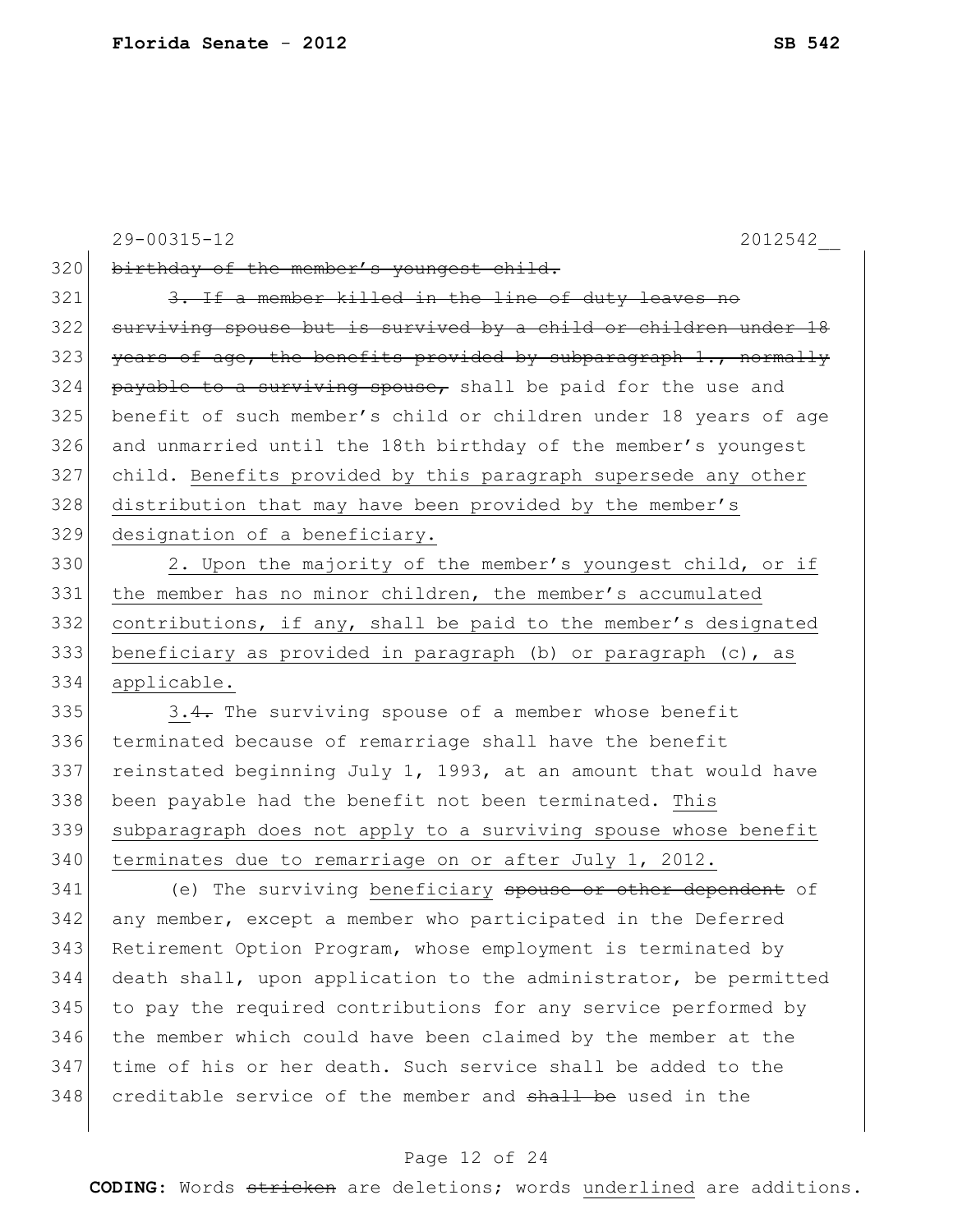$349$  calculation of any benefits that which may be payable to the 350 beneficiary surviving spouse or other surviving dependent. 351 (f) Notwithstanding any other provisions in this chapter to  $352$  the contrary and upon application to the administrator, an  $353$  eligible beneficiary  $\frac{1}{10}$  annuitant, of a member whose 354 employment is terminated by death within 1 year after  $\theta$  such  $355$  member satisfies  $\frac{1}{355}$  satisfies  $\frac{1}{355}$  member  $\frac{1}{355}$  member satisfies  $\frac{1}{355}$ 356 and retirement eligibility may, shall be permitted to purchase 357 only the additional service credit necessary to vest and qualify 358 for retirement benefits, not to exceed a total of 1 year of 359 credit, by one or a combination of the following methods:  $360$  1. The beneficiary such eligible joint annuitant may use 361 the deceased member's accumulated hours of annual, sick, and 362 compensatory leave to purchase additional creditable service, on 363 an hour by hour basis if the, provided that such deceased 364 member's accumulated leave is sufficient to cover the additional 365 months required. For each month of service credit needed before  $366$  prior to the final month, credit for the total number of work  $367$  hours in that month must be purchased, using an equal number of 368 the deceased member's accumulated leave hours. Service credit 369 required for the final month in which the deceased member would 370 have become vested shall be awarded upon the purchase of 1 hour 371 of credit. The beneficiary must Such eligible joint annuitant 372 shall pay the contribution rate in effect for the period of time 373 being claimed for the deceased member's class of membership, 374 multiplied by the such member's monthly salary at the time of 375 death, plus 6.5 percent interest compounded annually. The 376 accumulated leave payment used in the average final compensation 377 may shall not include that portion of the payment that

29-00315-12 2012542\_\_

#### Page 13 of 24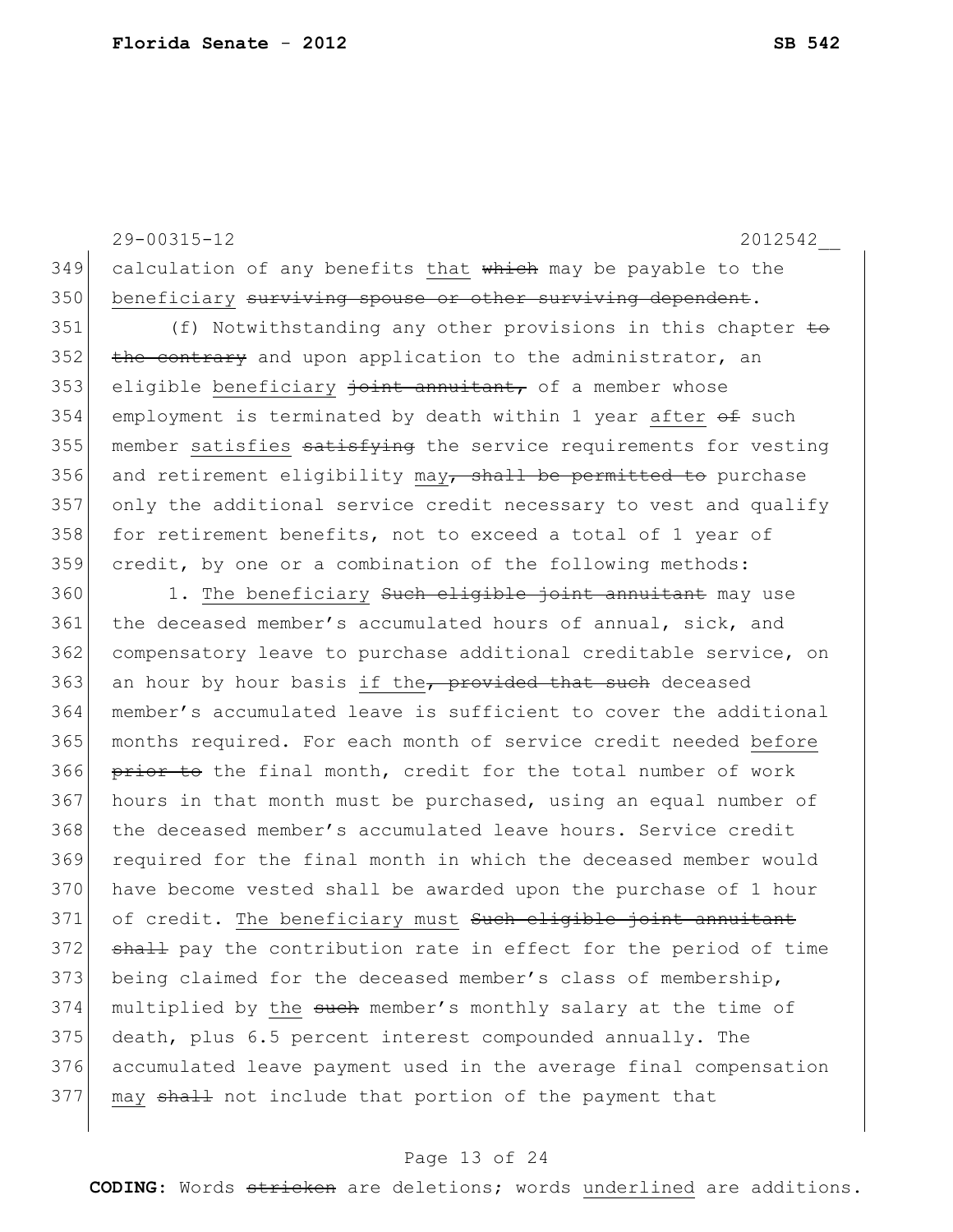29-00315-12 2012542\_\_

386

378 represents any leave hours used in the purchase of such 379 creditable service.

380 2. The beneficiary such eligible joint annuitant may 381 purchase additional months of creditable service for any periods 382 of out-of-state service as provided in s. 121.1115, and in-state 383 service as provided in s.  $121.1122$ , which that the deceased 384 member would have been eligible to purchase before prior to his 385 or her death.

 Service purchased under this paragraph shall be added to the creditable service of the member and used to vest for retirement eligibility, and  $\frac{1}{2}$  and  $\frac{1}{2}$  be used in the calculation of any 390 benefits that which may be payable to the beneficiary eligible joint annuitant. Any benefits paid in accordance with this paragraph shall  $\theta$ <sup>1</sup> be made only prospectively.

393 (g) Notwithstanding any other provisions in this chapter  $\pm \Theta$  $394$  the contrary, if a any member who is vested dies and the 395 beneficiary surviving spouse receives a refund of the 396 accumulated contributions made to the retirement trust fund, the 397 beneficiary such spouse may pay to the division of Retirement an 398 amount equal to the sum of the amount of the deceased member's 399 accumulated contributions previously refunded plus interest at 4 400 percent compounded annually each June 30 from the date of refund 401 until July 1, 1975, and 6.5 percent interest compounded annually 402 thereafter, until full payment is made, and receive the monthly 403 retirement benefit as provided in paragraph (b).

404 (h) The designated beneficiary who is the surviving spouse 405 or other dependent of a member whose employment is terminated by 406 death subsequent to becoming vested, but before prior to actual

#### Page 14 of 24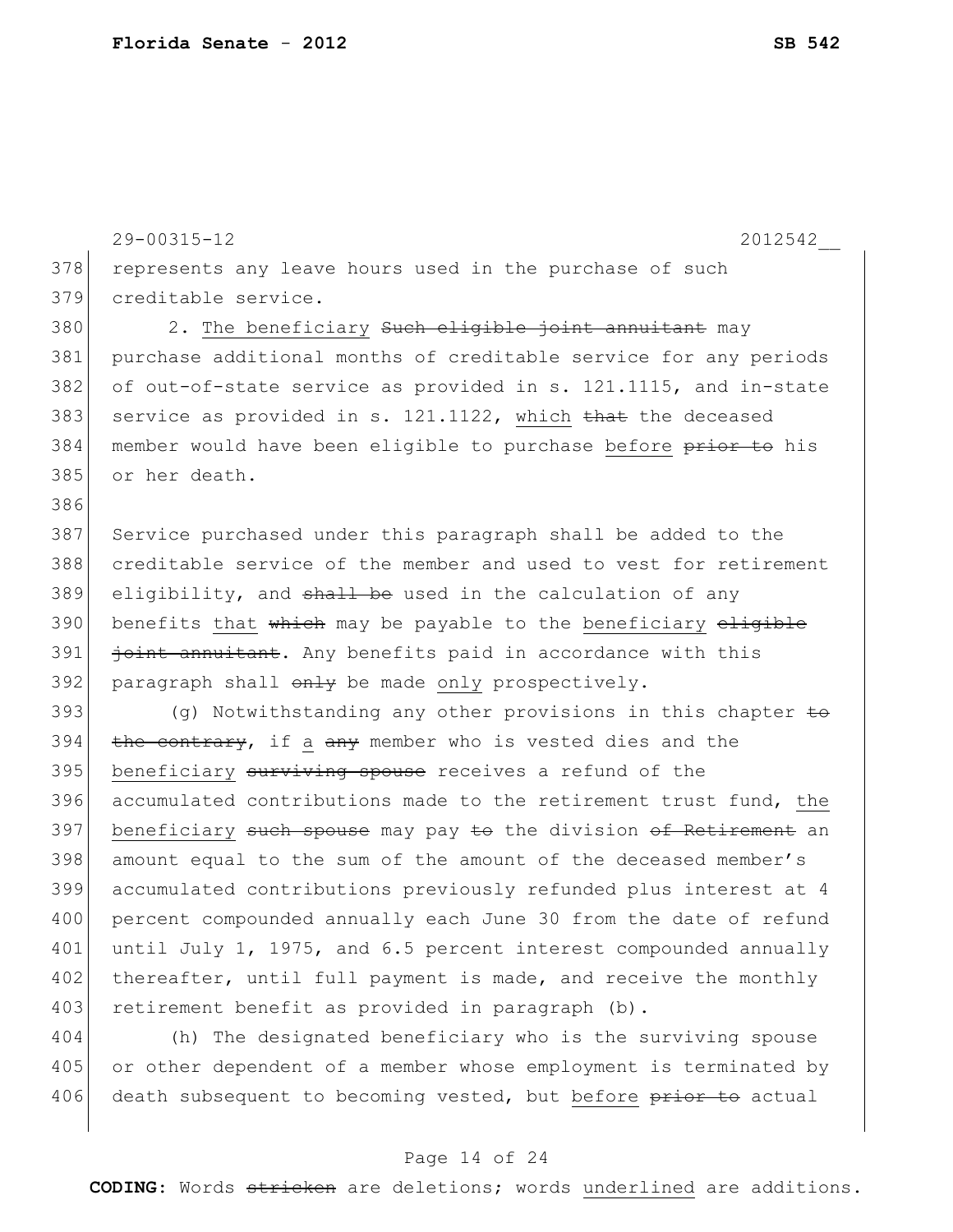29-00315-12 2012542\_\_ 407 retirement, may elect to receive a deferred monthly benefit as 408 if the member had lived and had elected a deferred monthly 409 benefit, as provided in paragraph (5)(b), calculated on the 410 basis of the average final compensation and creditable service 411 of the member at his or her death and the age the member would 412 have attained on the commencement date of the deferred benefit 413 elected by the beneficiary, paid in accordance with subparagraph 414 (6)(a)3. option 3 of paragraph  $(6)$   $(a)$ .

415 (8) DESIGNATION OF BENEFICIARIES.—

416 (a) Each member may, on a form provided for that purpose, 417 signed and filed with the division, designate a choice of one or 418 more persons, named sequentially or jointly, as his or her 419 beneficiary who shall receive any the benefits that, if any, 420 which may be payable under this chapter in the event of the 421 | member's death pursuant to the provisions of this chapter. If no 422 beneficiary is named in the manner provided above, or if no 423 beneficiary designated by the member survives the member, the 424 beneficiary shall be the spouse of the deceased, if living. If 425 the member's spouse is not alive at his or her death, the 426 beneficiary shall be the living children of the member. If no 427 children survive, the beneficiary shall be the member's father 428 or mother, if living; otherwise, the beneficiary shall be the 429 member's estate. The beneficiary most recently designated by a 430 member on a form or letter filed with the division shall be the 431 beneficiary entitled to any benefits payable at the time of the 432 member's death, except that benefits shall be paid as provided 433 in paragraph (7)(d) if when death occurs in the line of duty. 434 Notwithstanding any other provisions in this subsection to the 435 contrary, for a member who dies before prior to his or her

#### Page 15 of 24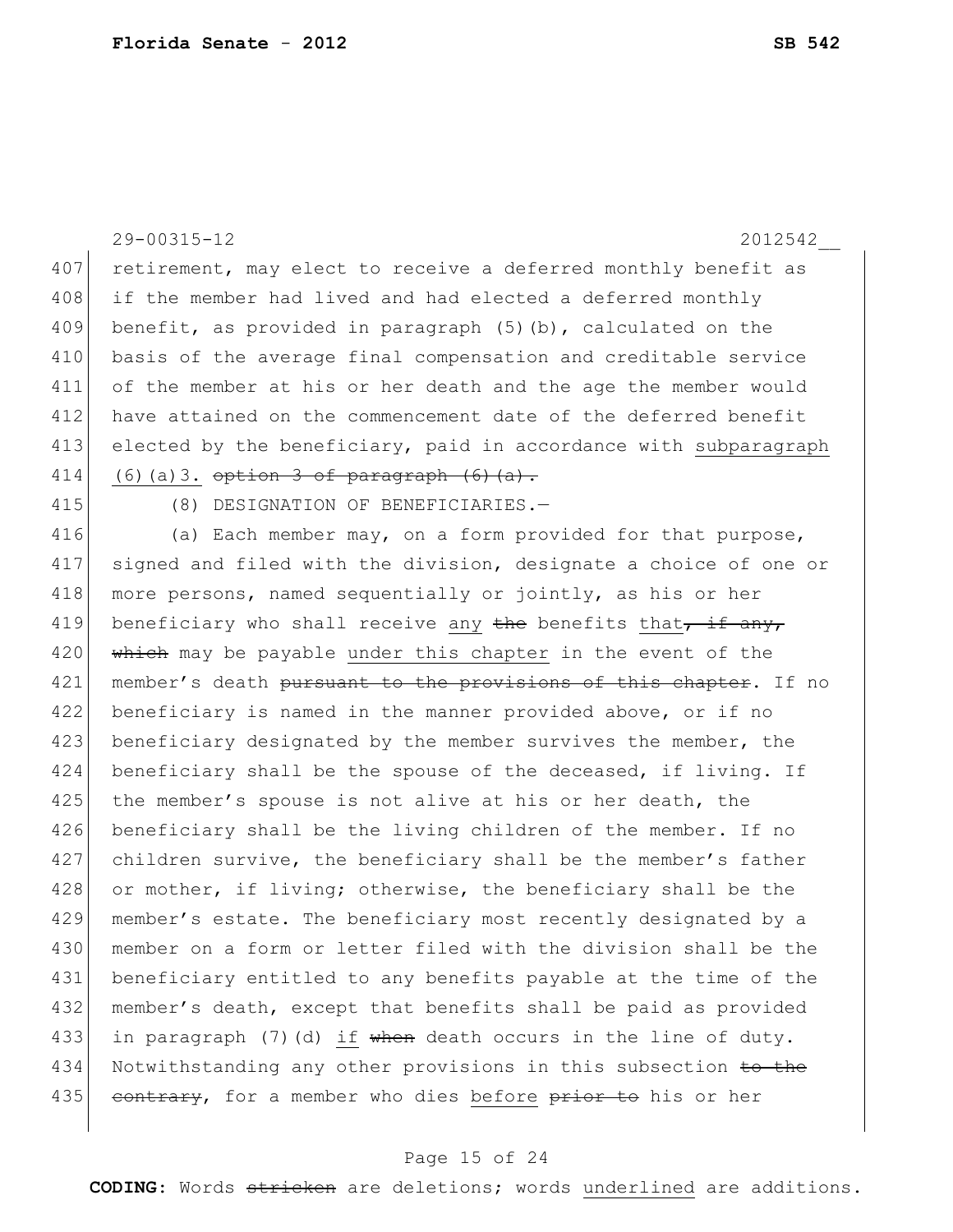29-00315-12 2012542\_\_ 436 effective date of retirement on or after January 1, 1999, the 437 spouse at the time of death shall be the member's beneficiary 438 unless such member designates a different beneficiary as 439 provided herein subsequent to the member's most recent marriage. 440 (b) A designated beneficiary of a retirement account for 441 whom there is a monetary interest may disclaim his or her 442 monetary interest as provided in chapter 739 and in accordance 443 with division rules governing such disclaimers. Such disclaimer 444 must be filed within 24 months after the event that created the 445 interest, that is, the death of the member or primary 446 beneficiary annuitant. 447 (c) Notwithstanding the member's designation of benefits to 448 be paid through a trust to a beneficiary that is a natural 449 person as provided in s.  $121.021(46)$ , and notwithstanding the 450 provisions of the trust, benefits shall be paid directly to the 451 beneficiary if the person is no longer a minor or an 452 incapacitated person as defined in s. 744.102. 453 (11) A member who becomes eligible to retire and has 454 accumulated the maximum benefit of 100 percent of average final 455 compensation may continue in active service, and, if upon the 456 member's retirement the member elects to receive a retirement 457 compensation pursuant to subsection  $(2)$ , subsection  $(6)$ , or  $458$  subsection (7), the actuarial equivalent percentage factor 459 applicable to the age of such member at the time the member 460 reached the maximum benefit and to the age, at that time, of the 461 member's beneficiary spouse shall determine the amount of 462 benefits to be paid.

463 (12) SPECIAL PROVISIONS FOR PAYMENT OF CERTAIN SURVIVOR 464 BENEFITS. - Notwithstanding any other provision of this chapter  $\pm \Theta$ 

# Page 16 of 24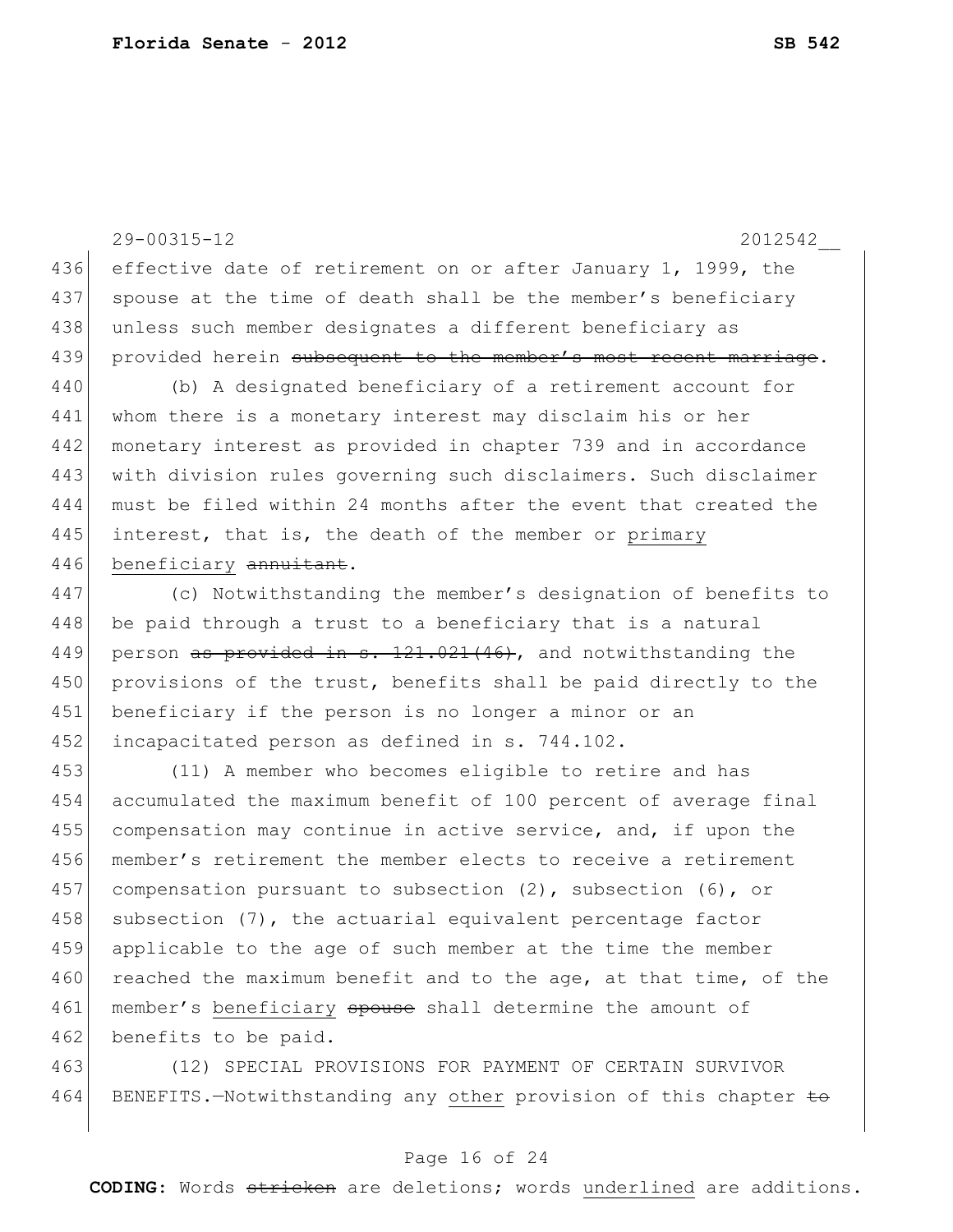29-00315-12 2012542\_\_ 465 the contrary, for members with an effective date of retirement, 466 or date of death if prior to retirement, on or after January 1, 467 1996, a beneficiary who is a the named joint annuitant, as  $468$  defined in s.  $121.021(28)$  (b), who is eligible to receive 469 benefits under subparagraph  $(6)$  (a)3. or subparagraph  $(6)$  (a)4., 470 shall receive the maximum monthly retirement benefit that would 471 have been payable to the member under subparagraph  $(6)(a)1$ .; 472 however, payment of such benefit shall cease the month the joint 473 annuitant attains age 25 unless such joint annuitant is disabled 474 and incapable of self-support, in which case, benefits shall 475 cease when the joint annuitant is no longer disabled. The 476 administrator may require proof of disability or continued 477 disability in the same manner as is provided for a member 478 seeking or receiving a disability retirement benefit under 479 subsection (4).

480 (13) DEFERRED RETIREMENT OPTION PROGRAM. - In general, and 481 subject to this section, the Deferred Retirement Option Program, 482 hereinafter referred to as DROP, is a program under which an 483 eligible member of the Florida Retirement System may elect to 484 participate, deferring receipt of retirement benefits while 485 continuing employment with his or her Florida Retirement System 486 employer. The deferred monthly benefits shall accrue in the 487 Florida Retirement System on behalf of the member, plus interest 488 compounded monthly, for the specified period of the DROP 489 participation, as provided in paragraph (c). Upon termination of 490 employment, the member shall receive the total DROP benefits and 491 begin to receive the previously determined normal retirement 492 benefits. Participation in the DROP does not quarantee 493 employment for the specified period of DROP. Participation in

#### Page 17 of 24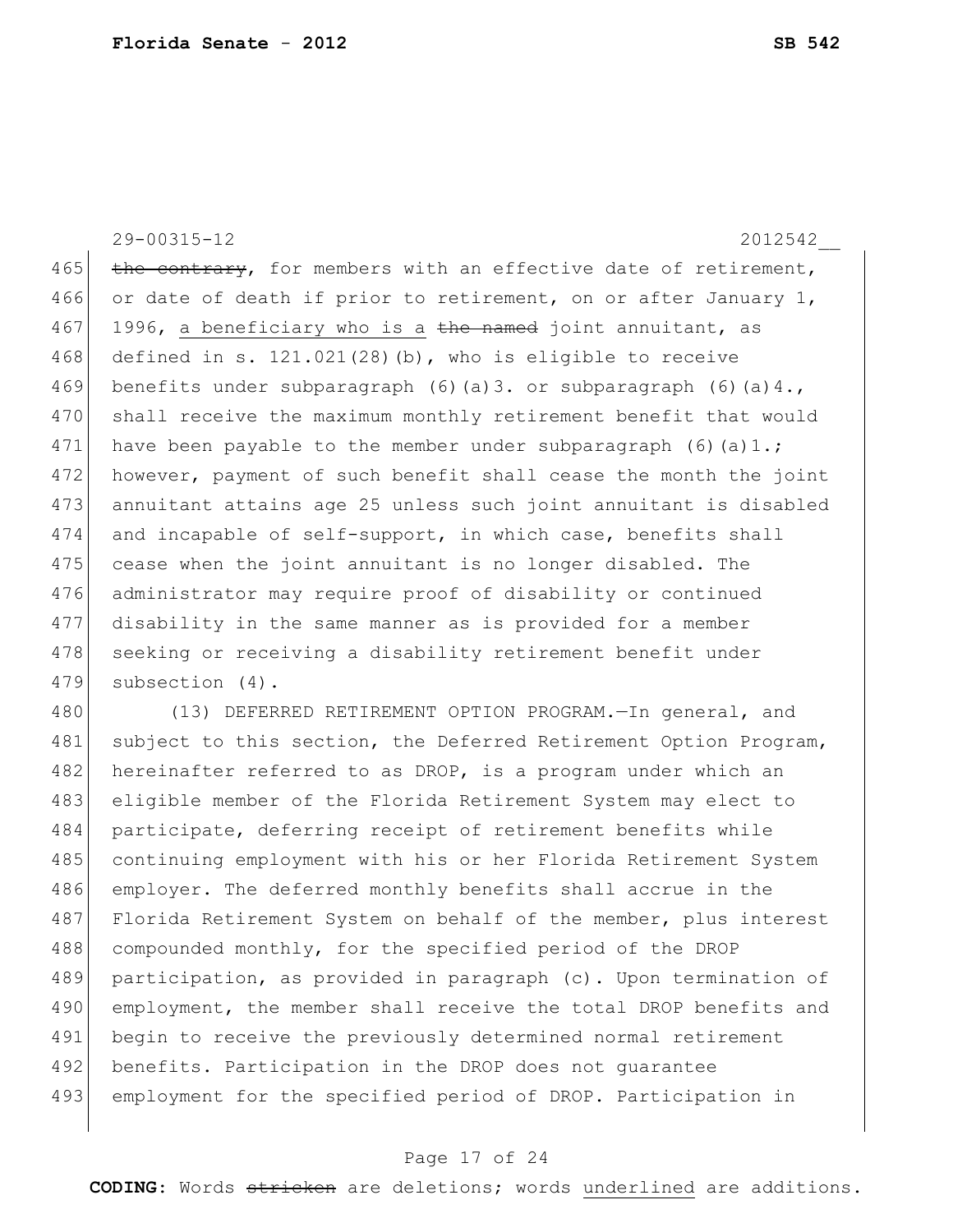29-00315-12 2012542\_\_ 494 DROP by an eligible member beyond the initial 60-month period as 495 authorized in this subsection shall be on an annual contractual 496 basis for all participants. 497 (c) *Benefits payable under DROP.*— 498 1. Effective on the date of DROP participation, the 499 member's initial normal monthly benefit, including creditable 500 service, optional form of payment, and average final 501 compensation, and the effective date of retirement are fixed. 502 The beneficiary established under the Florida Retirement System 503 is the beneficiary eligible to receive any DROP benefits payable 504 if the DROP participant dies before completing the period of 505 DROP participation. If a beneficiary joint annuitant predeceases 506 the member, the member may name a beneficiary to receive 507 accumulated DROP benefits payable. The retirement benefit, the 508 annual cost of living adjustments provided in s. 121.101, and 509 interest accrue monthly in the Florida Retirement System Trust 510 Fund. For members whose DROP participation begins: 511 a. Before July 1, 2011, the interest accrues at an

512 effective annual rate of 6.5 percent compounded monthly, on the 513 prior month's accumulated ending balance, up to the month of 514 termination or death, except as provided in s. 121.053(7).

515 b. On or after July 1, 2011, the interest accrues at an 516 effective annual rate of 1.3 percent, compounded monthly, on the 517 prior month's accumulated ending balance, up to the month of 518 termination or death, except as provided in s. 121.053(7).

519 2. Each employee who elects to participate in DROP may elect to receive a lump-sum payment for accrued annual leave earned in accordance with agency policy upon beginning participation in DROP. The accumulated leave payment certified

#### Page 18 of 24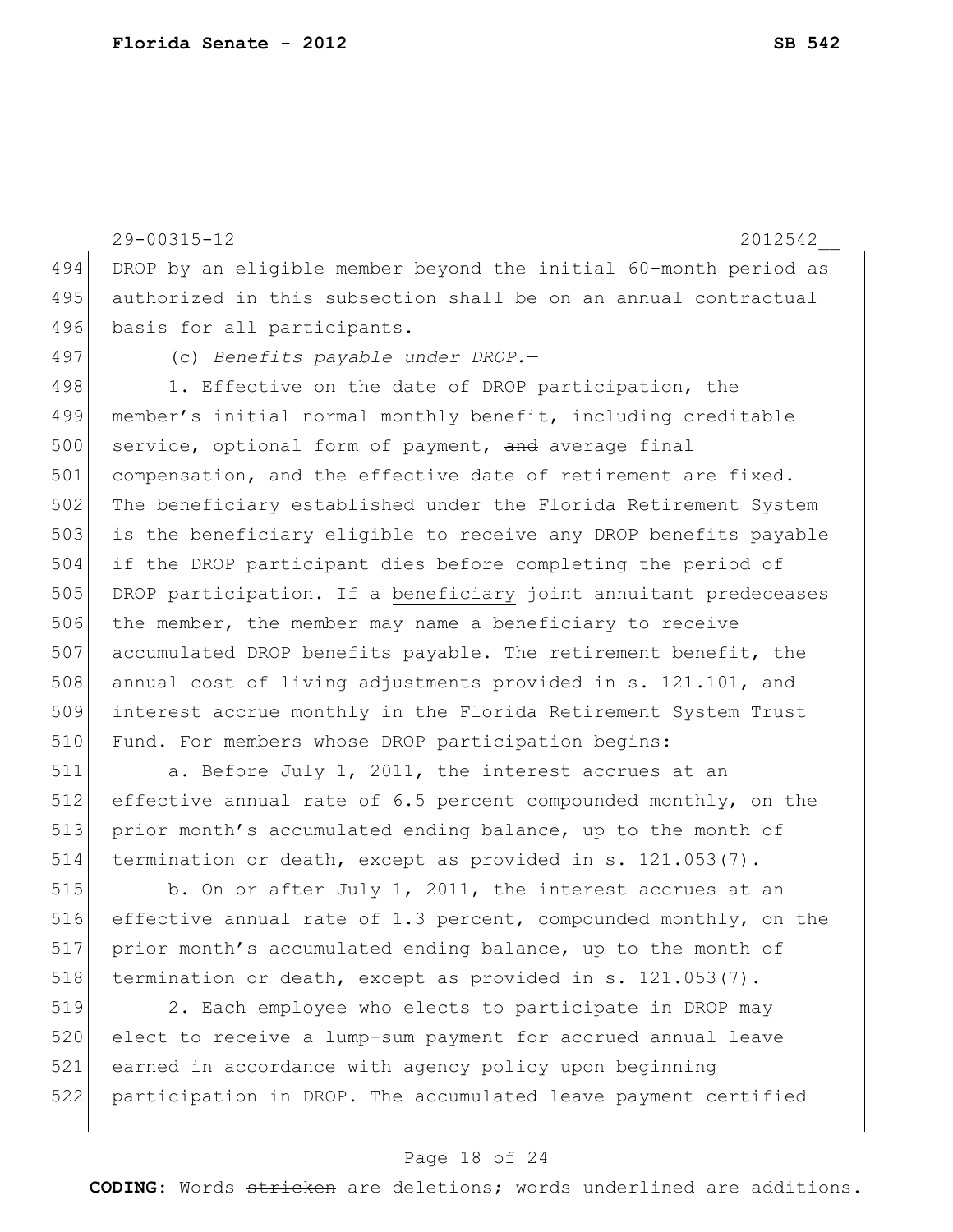29-00315-12 2012542\_\_ 523 to the division upon commencement of DROP must shall be included in the calculation of the member's average final compensation. The employee electing the lump-sum payment is not eligible to 526 receive a second lump-sum payment upon termination, except to the extent the employee has earned additional annual leave that 528 which, combined with the original payment, does not exceed the maximum lump-sum payment allowed by the employing agency's 530 policy or rules. An early lump-sum payment must shall be based on the hourly wage of the employee at the time he or she begins participation in DROP. If the member elects to wait and receive a lump-sum payment upon termination of DROP and termination of employment with the employer, any accumulated leave payment made at that time may not be included in the member's retirement benefit, which was determined and fixed by law when the employee 537 elected to participate in DROP.

538 3. The effective date of DROP participation and the 539 effective date of retirement of a DROP participant is shall be 540 the first day of the month selected by the member to begin 541 participation in DROP, if provided such date is properly 542 established, with the written confirmation of the employer, and 543 the approval of the division, on forms required by the division.

544 4. Normal retirement benefits and any interest continue to 545 accrue in DROP until the established termination date of DROP or 546 until the member terminates employment or dies before such date, 547 except as provided in s. 121.053(7). Although individual DROP 548 accounts may not be established, a separate accounting of each 549 member's accrued benefits under DROP shall be calculated and 550 provided to the member.

551 5. At the conclusion of the member's participation in DROP,

# Page 19 of 24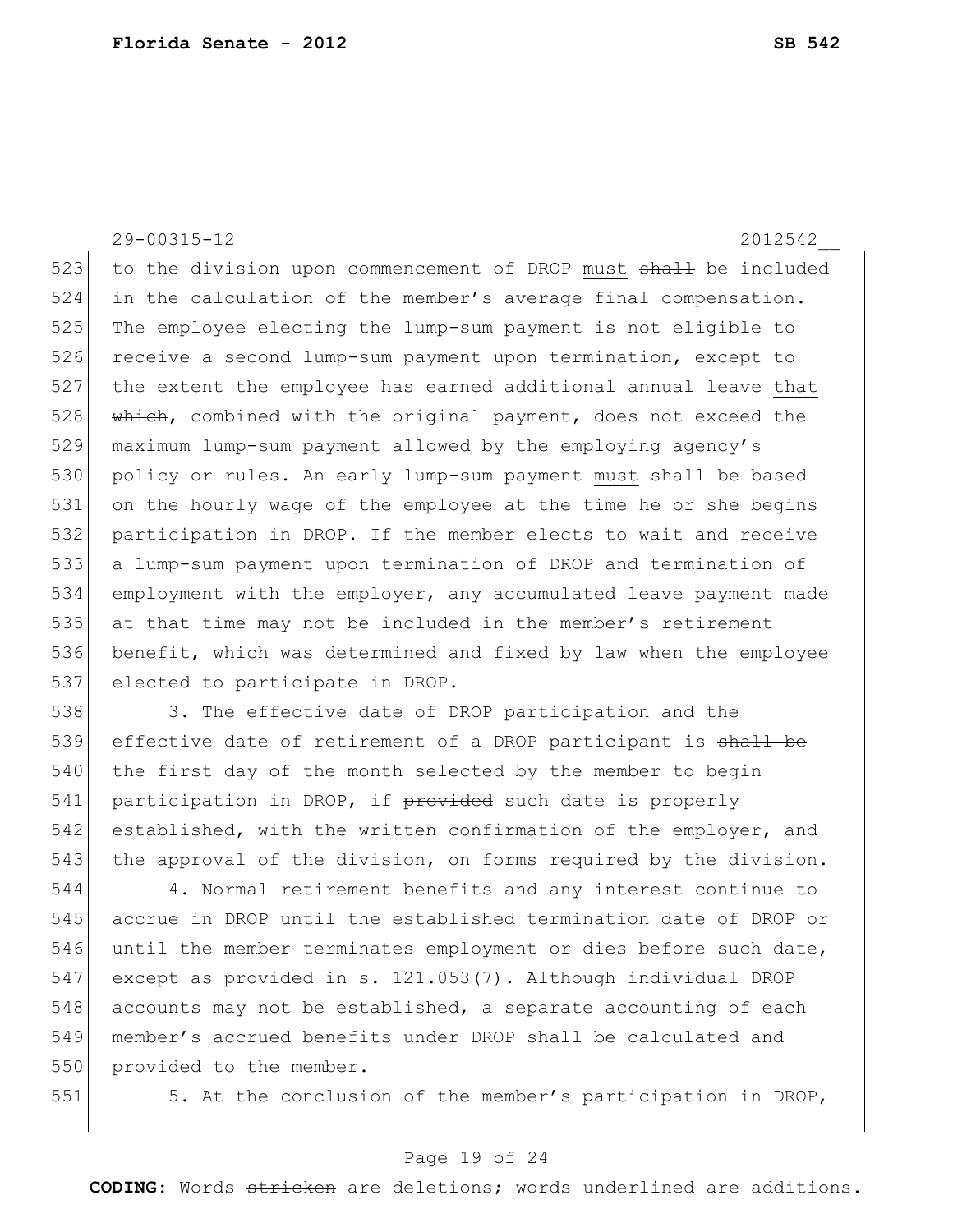29-00315-12 2012542\_\_ 552 the division shall distribute the member's total accumulated 553 DROP benefits, subject to the following: 554 a. The division receives shall receive verification from by 555 the member's employer or employers that the member has 556 terminated all employment relationships as provided in s.  $557$  121.021(39). 558 b. The terminated DROP participant or, if deceased, the 559 member's named beneficiary, elects shall elect on forms provided 560 by the division to receive payment of the DROP benefits in 561 accordance with one of the options listed below. If a member or 562 beneficiary fails to elect a method of payment within 60 days 563 after termination of DROP, the division shall pay a lump sum as 564 provided in sub-sub-subparagraph (I). 565 (I) Lump sum.—All accrued DROP benefits, plus interest, 566 less withholding taxes remitted to the Internal Revenue Service, 567 shall be paid to the DROP participant or surviving beneficiary. 568 (II) Direct rollover.—All accrued DROP benefits, plus 569 interest, shall be paid from DROP directly to the custodian of 570 an eligible retirement plan as defined in s.  $402(c)(8)(B)$  of the 571 Internal Revenue Code. However, in the case of an eligible 572 rollover distribution to the surviving spouse of a deceased 573 member, an eligible retirement plan is an individual retirement 574 account or an individual retirement annuity as described in s.  $575$  402(c)(9) of the Internal Revenue Code. 576 (III) Partial lump sum.—A portion of the accrued DROP 577 benefits shall be paid to the DROP participant or surviving

578 beneficiary spouse, less withholding taxes remitted to the 579 Internal Revenue Service, and the remaining DROP benefits must 580 be transferred directly to the custodian of an eligible

# Page 20 of 24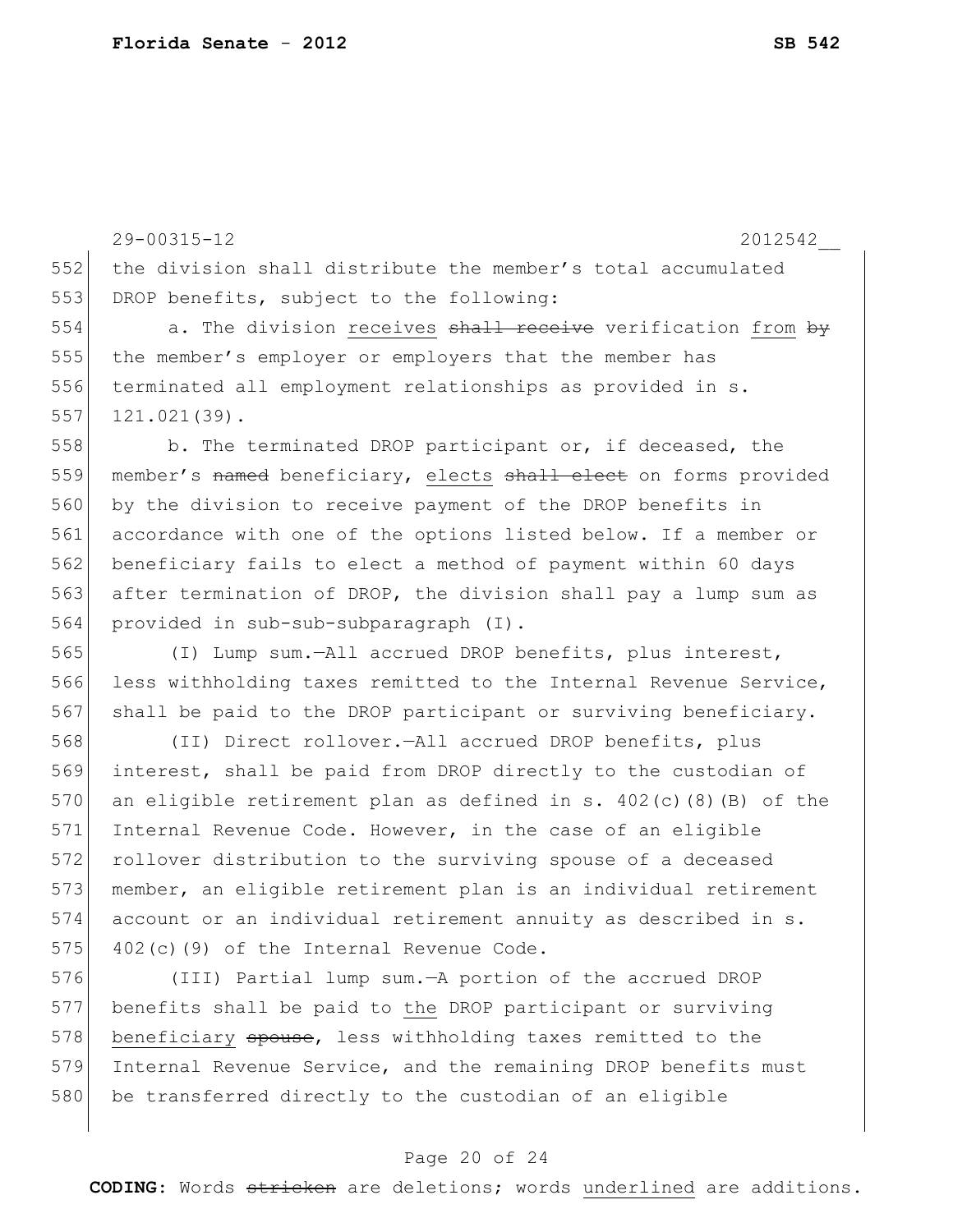29-00315-12 2012542\_\_

581 retirement plan as defined in s.  $402(c)(8)(B)$  of the Internal 582 Revenue Code. However, in the case of an eligible rollover 583 distribution to the surviving spouse of a deceased member, an 584 eligible retirement plan is an individual retirement account or 585 an individual retirement annuity as described in s. 402(c)(9) of 586 the Internal Revenue Code. The proportions must be specified by 587 the DROP participant or surviving beneficiary.

588 c. The form of payment selected by the DROP participant or 589 surviving beneficiary must comply with the minimum distribution 590 requirements of the Internal Revenue Code.

 d. A DROP participant who fails to terminate all employment relationships as provided in s. 121.021(39) shall be deemed as not retired, and the DROP election is null and void. Florida Retirement System membership shall be reestablished 595 retroactively to the date of the commencement of DROP, and each employer with whom the member continues employment must pay to the Florida Retirement System Trust Fund the difference between 598 the DROP contributions paid in paragraph (i) and the contributions required for the applicable Florida Retirement 600 System class of membership during the period the member participated in DROP, plus 6.5 percent interest compounded annually.

603 6. The retirement benefits of a  $\frac{a_n}{b_n}$  DROP participant who 604 terminates all employment relationships as provided in s. 605 121.021(39) but is reemployed in violation of the reemployment 606 provisions of subsection (9) are suspended during those months 607 in which the retiree is in violation. Any retiree in violation 608 of this subparagraph and any employer that employs or appoints 609 such person without notifying the division to suspend retirement

# Page 21 of 24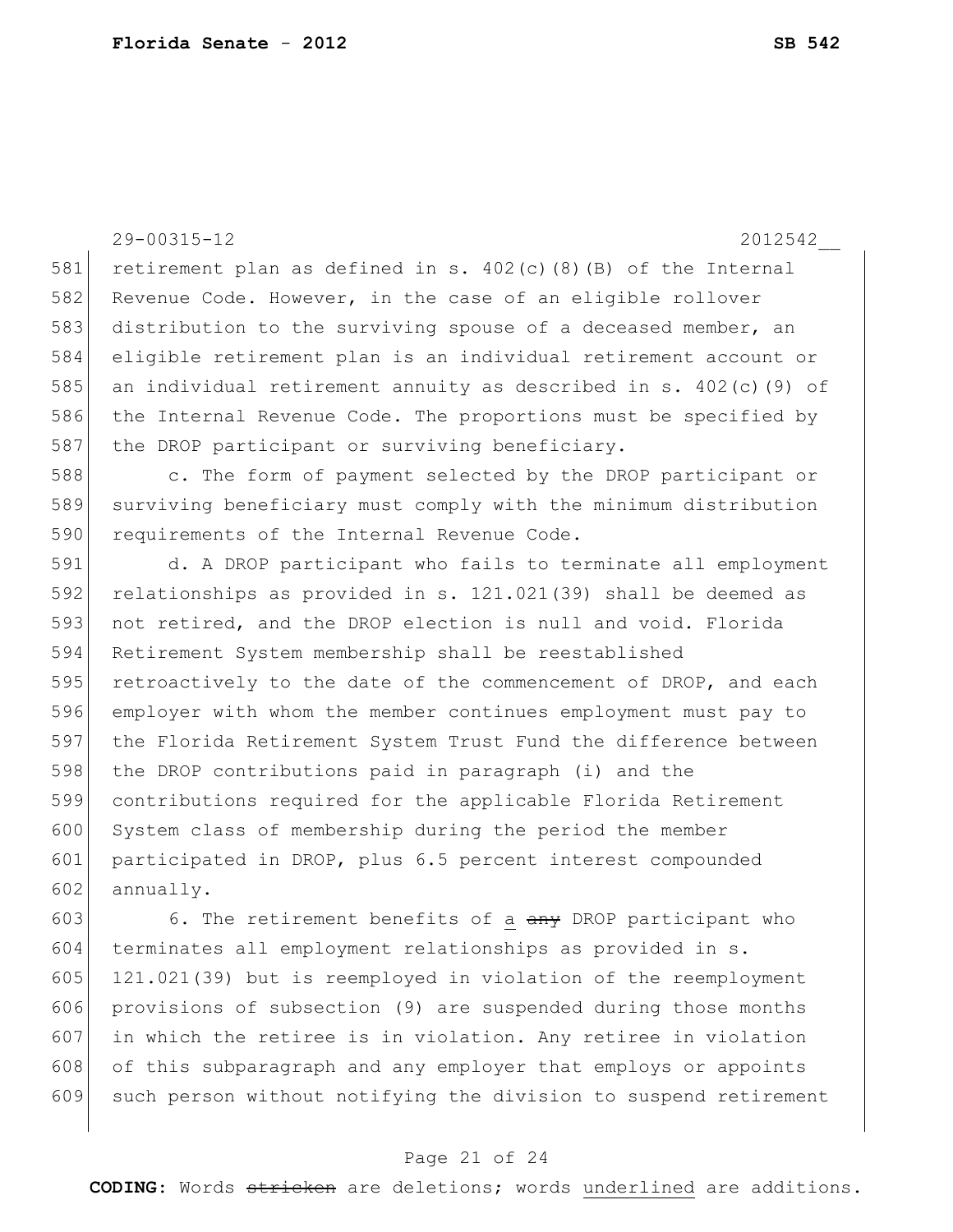29-00315-12 2012542\_\_ 610 benefits are jointly and severally liable for any benefits paid 611 during the reemployment limitation period. The employer must 612 have a written statement from the retiree that he or she is not 613 retired from a state-administered retirement system. Any 614 retirement benefits received by a retiree while employed in 615 violation of the reemployment limitations must be repaid to the 616 Florida Retirement System Trust Fund, and his or her retirement 617 benefits shall remain suspended until payment is made. Benefits 618 suspended beyond the end of the reemployment limitation period 619 apply toward repayment of benefits received in violation of the 620 reemployment limitation.

621  $\vert$  7. The accrued benefits of any DROP participant, and any 622 contributions accumulated under the program, are not subject to 623 assignment, execution, attachment, or any legal process except 624 for qualified domestic relations court orders, income deduction 625 orders as provided in s.  $61.1301$ , and federal income tax levies.

626 8. DROP participants are not eligible for disability 627 retirement benefits as provided in subsection (4).

628 (d) *Death benefits under DROP.*—

 $629$  1. Upon the death of a DROP participant, the named 630 beneficiary is entitled to apply for and receive the accrued 631 benefits in DROP as provided in sub-subparagraph (c) 5.b.

632 2. The normal retirement benefit accrued to DROP during the 633 month of a participant's death is the final monthly benefit 634 credited for such DROP participant.

635 3. Eligibility to participate in DROP terminates upon the 636 death of the participant. If the participant dies on or after 637 the effective date of enrollment in DROP, but before the first 638 monthly benefit is credited to DROP, Florida Retirement System

#### Page 22 of 24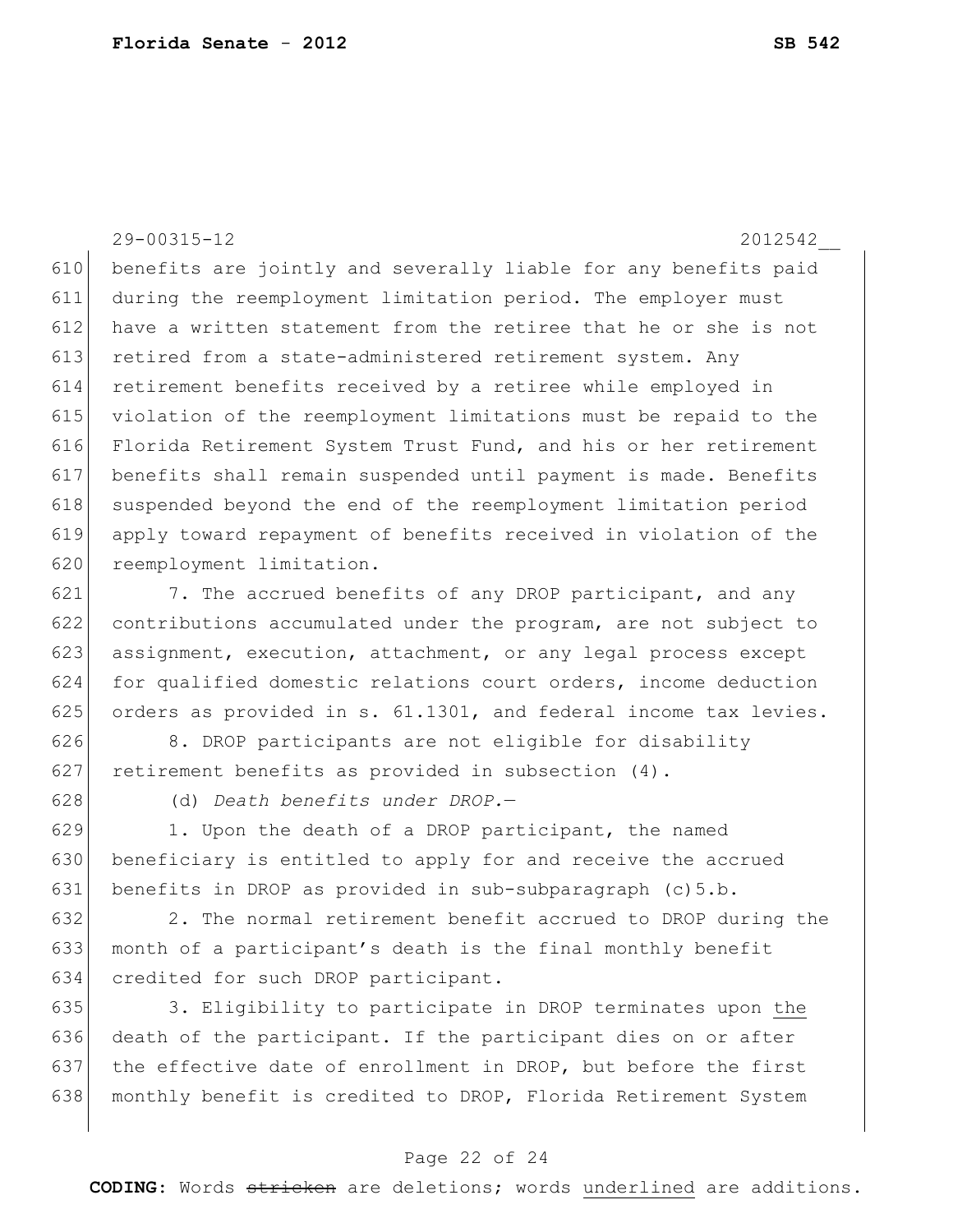|     | 29-00315-12<br>2012542                                          |
|-----|-----------------------------------------------------------------|
| 639 | benefits are paid in accordance with paragraph (7) (c)          |
| 640 | subparagraph (7) (c) 1. or subparagraph 2.                      |
| 641 | 4. A DROP participant's survivors are not eligible to           |
| 642 | receive Florida Retirement System death benefits as provided in |
| 643 | paragraph (7)(d).                                               |
| 644 | Section 4. Subsection (8) of section 121.40, Florida            |
| 645 | Statutes, is amended to read:                                   |
| 646 | 121.40 Cooperative extension personnel at the Institute of      |
| 647 | Food and Agricultural Sciences; supplemental retirement         |
| 648 | benefits.-                                                      |
| 649 | (8) DEATH BENEFITS.-                                            |
| 650 | (a) If the employment of a participant of this program is       |
| 651 | terminated by reason of his or her death subsequent to the      |
| 652 | completion of 10 years of creditable service with the institute |
| 653 | but before prior to his or her actual retirement, such 10-year  |
| 654 | period having commenced on or after December 1, 1970, it shall  |
| 655 | be assumed that the participant shall be deemed to have had met |
| 656 | all of the eligibility requirements under this section and had  |
| 657 | retired from the federal Civil Service Retirement System and    |
| 658 | under this section as of the date of death, having elected, in  |
| 659 | accordance with subsection (7), the optional form of            |
| 660 | supplemental payment most favorable to his or her beneficiary,  |
| 661 | as determined by the administrator. The monthly supplemental    |
| 662 | benefit provided in this paragraph shall be paid to the         |
| 663 | participant's beneficiary (spouse or other financial dependent) |
| 664 | upon such beneficiary's attaining the age of 62 and shall be    |
| 665 | paid thereafter for the beneficiary's lifetime.                 |
| 666 | (b) If a participant of this program dies subsequent to his     |
| 667 | or her actual retirement under the federal Civil Service        |

# Page 23 of 24